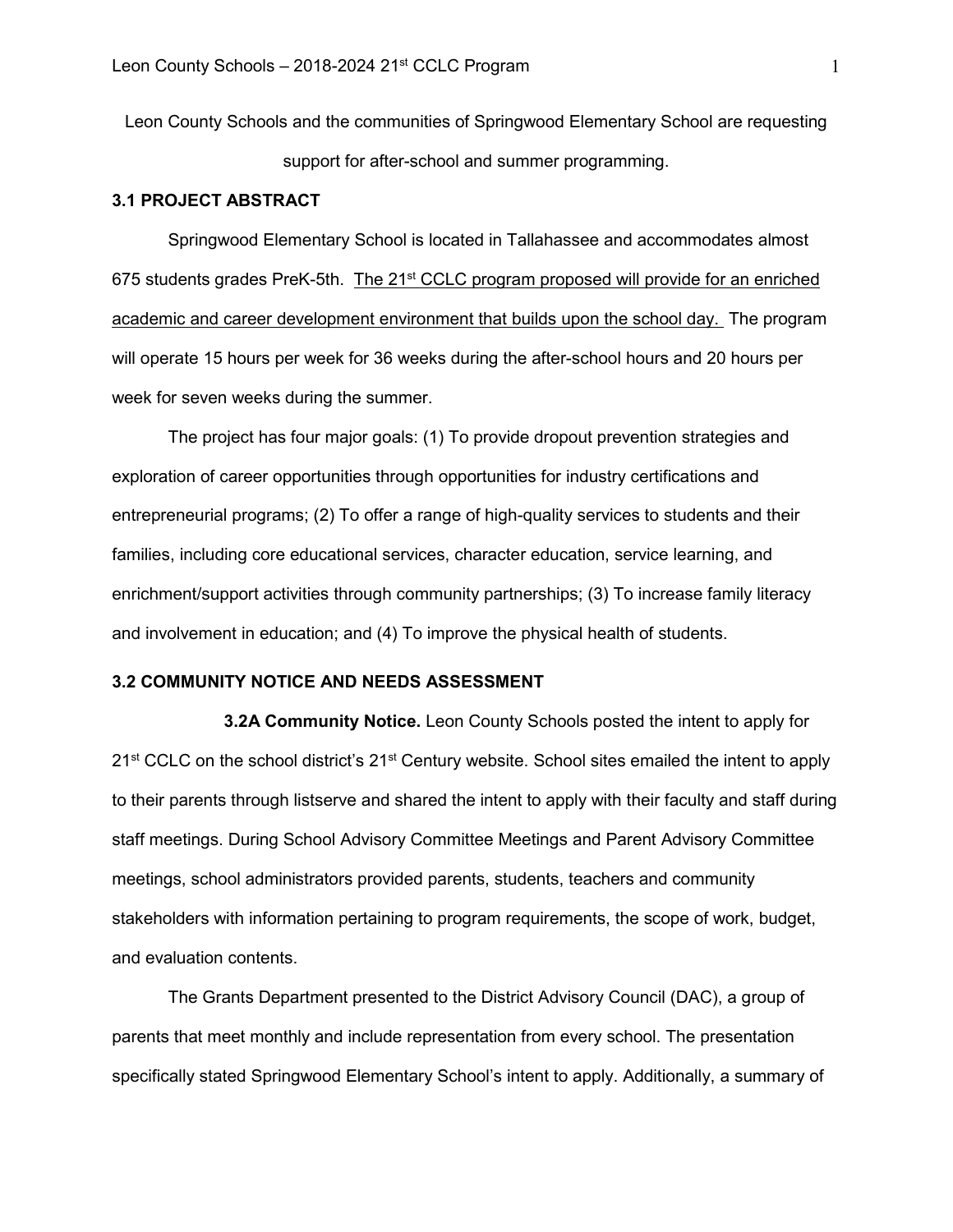the DAC meeting, noting the disclosure of the intent to apply, is a standard School Board Agenda item. The School Board meetings are televised and available online. LCS has a centralized Grants Department to facilitate coordination of federal, state and local programs. The development of this proposal included the school administrator, site coordinator, and staff from federal entitlement grant offices.

Community partners and vendors were asked to provide feedback and input to the  $21<sup>st</sup>$ Century Grant Proposals in early March. Partners and vendors provided feedback via email and conference calls respectively. Follow-up correspondence was sent out to vendors and partners via email to document collaboration and input. The 21<sup>st</sup> CCLC program has existing Advisory Council Committees consisting of parents, students, staff, community stakeholders and other key members. The Advisory committee meetings are advertised and are open to all within the community. During these meetings information pertaining to intent to apply was provided. Advisory council members as well as community members provided input.

The 21<sup>st</sup> CCLC Program will provide the community access by posting the proposals online and maintaining a copy in the front office of each school site. Additionally, the  $21<sup>st</sup> CCLC$ District Program Office will be available to answer any questions and to provide the community with information. If funded, notification to the community will be provided through email and listserve, school marquee's and parent letters. The  $21<sup>st</sup>$  CCLC Program Manager will be responsible for the upkeep of the 21<sup>st</sup> CCLC website. Upon being funded the website will include the grant award, start times, as well as other pertinent information regarding the program. Certified teachers from the school are hired to facilitate the  $21<sup>st</sup>$  CCLC Program, this provides ongoing collaboration. The 21<sup>st</sup> CCLC Program is added as a key member of the Site Committee a governing body of school level leaders that collaborate to ensure that the School Improvement Plans goals are being met. The 21<sup>st</sup> CCLC Program will be instrumental in helping to close the academic achievement gap. Site Coordinator will meet with regular day teachers to help support students' academic and behavior needs. When requested, the Site Coordinator will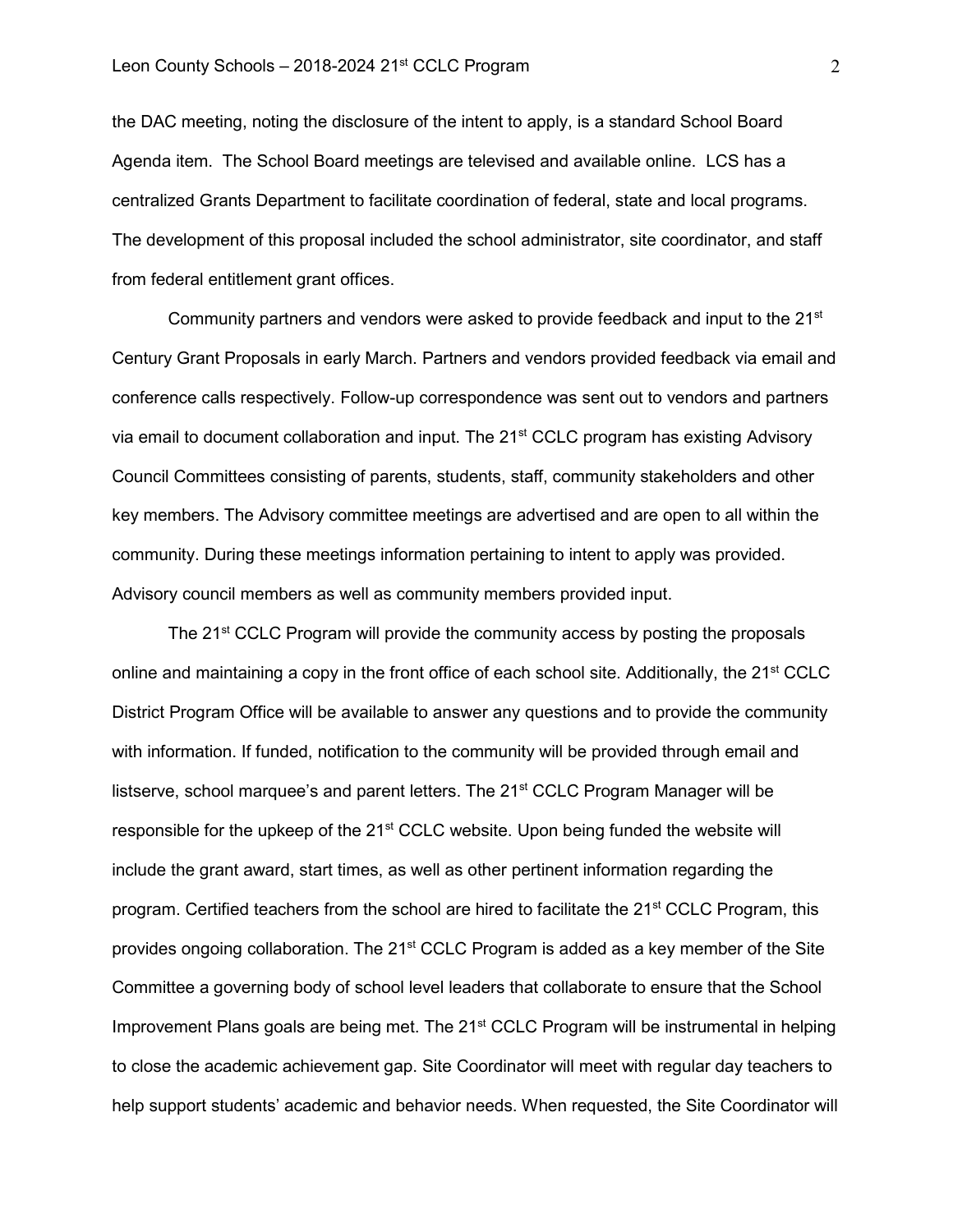attend parent teacher conferences. Each month the Site Coordinator will communicate with regularly day teachers. This collaboration will be seen in Faculty and Staff Meetings Agendas, collaboration and communication logs, and emails.

The collaborative partnership of Leon County Schools (LCS) and the 21<sup>st</sup> Century Community Learning Centers Program brings research-based afterschool programming with the needed infrastructure to identify, coordinate and mobilize community organizations to provide a wide variety of services to meet the unique and specific needs of students and school communities. Springwood Elementary School administrators have requested to operate this program based on parent and community interest in having an academic component to summer and afterschool programming. Intent to apply for the  $21^{st}$  Century CLC grant was posted on the District's  $21^{st}$ Century page and sent out through Springwood's listserve.The school communities have actively participated in all planning stages of this proposal. Initially LCS conducted a survey to assess what afterschool programs existed, and where 21<sup>st</sup> Century programs may be needed. Meetings were held for all schools to review the parameters and objectives of the program. This selection of schools is based on serving students with significant need for academic services outside of school hours.

**3.2b Needs Assessment.** The administrators' and communities' requests are some of the multiple factors identified that demonstrates the need for an afterschool program. To assess the need for the support of the  $21<sup>st</sup>$  CCLC project we have also identified (1) student demographics, (2) academic performance data and trends, (3) community violence and drugrelated offenses, (4) student behavior and referrals, and (5) gang-related areas. Currently the available resources at Springwood are not sufficient to address the needs of the students. The after-school and summer programs offered by 21<sup>st</sup> Century would complement and enhance the academic learning that takes place throughout the regular school day. In addition, the  $21<sup>st</sup>$ Century after school program would provide students the opportunities to participate in positive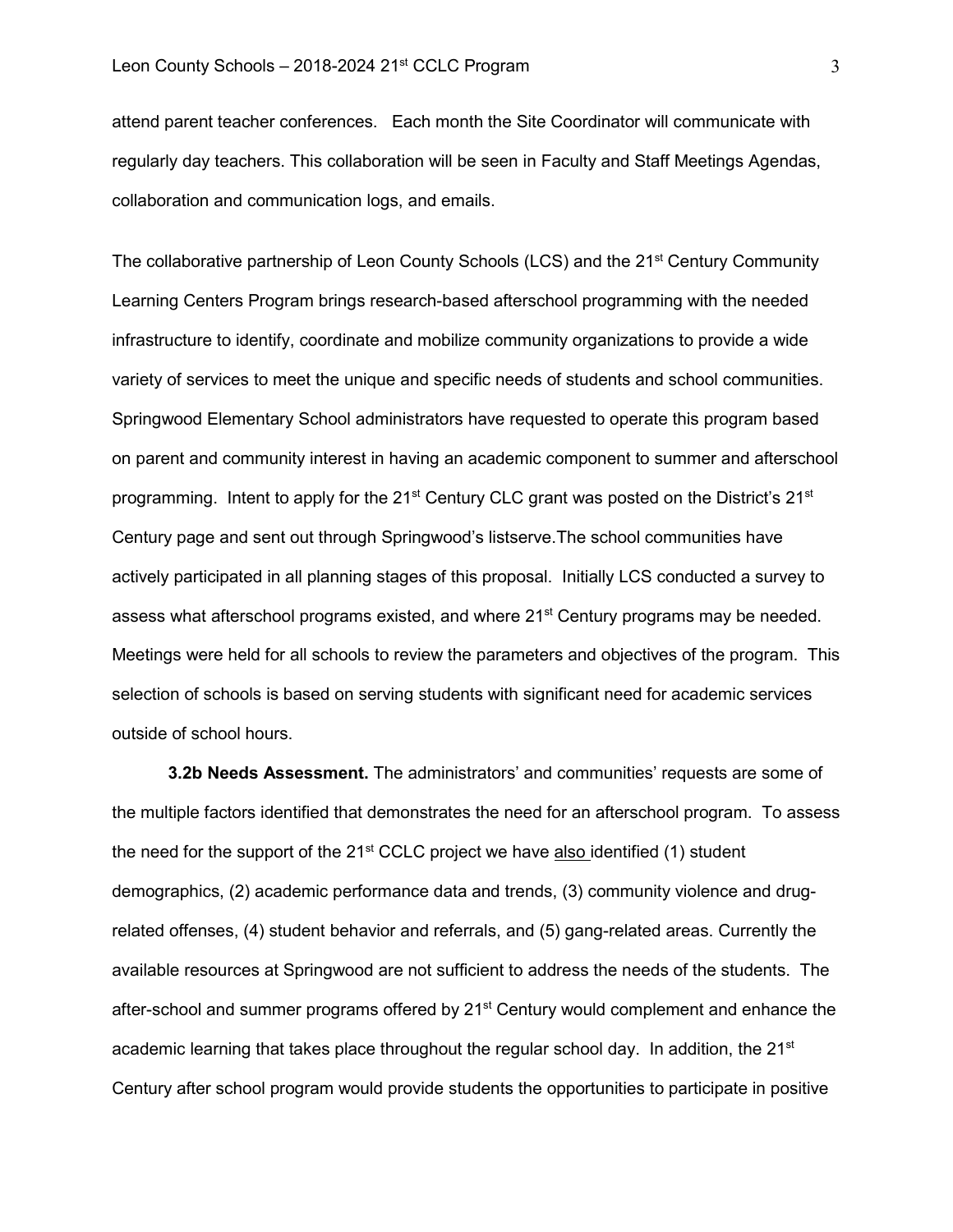social and enrichment activities. Prior to applying for the 21<sup>st</sup> Century grant at Springwood LCS met with private schools to express interest in seeking the grant for Springwood. LCS provides meaningful and timely consultation to participating private schools. Private schools are invited to attend regular LCS meetings and correspondence is mail out to schools who show interests in our programs.

**1) Student Demographics**. 100% of the students at Springwood Elementary School receive the Federal Free and Reduced Lunch Program under the US Department of Agriculture's Community Economic Option. The poverty rate of this school exceeds 75%.

**2) Academic Performance Data and Trends.** Students performing below grade level will be specifically recruited to participate in the 21<sup>st</sup> CCLC program. According to Florida Department of Education School Academic Performance data, Springwood Elementary School has the low proficiency ratings at 47% proficient in ELA, 50% proficiency in Mathematics and 26% proficiency in science.

**3) Community Violence and Drug-Related Offenses.** The instances requiring local police intervention within a mile of the schools have been reviewed. According to local law enforcement databases, in the past three months (May – July 2018) reported incidents include: 45 incidents of violent acts such as assault, battery and burglary, 27 incidents of theft and criminal mischief, over 4 incidents involving drugs and homicide.

**4) Student Behavior and Referrals.** Springwood Elementary School has a higher percentage of instances related to defiance than the district average. According to Leon County School discipline database at Springwood Elementary School, there were 328 incidents that resulted in out-of-school suspensions. There were 183 students who had more than three referrals before March 2017. Almost 1,800 instructional days have been lost at Springwood Elementary School due to discipline.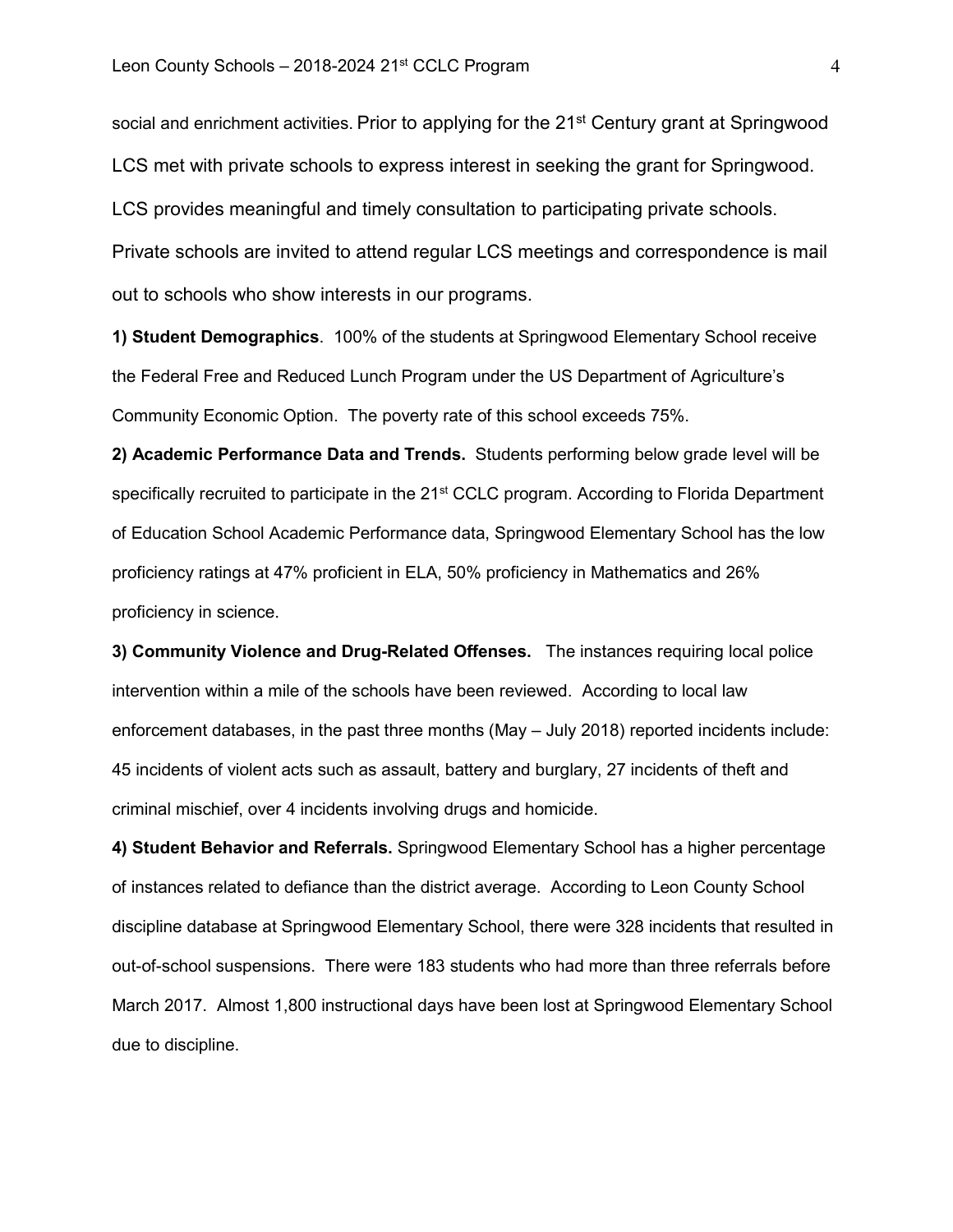**5) Other notable points of data.** The school zone represented is within established gang territories, which highly influences out of school activities of youth.

#### **3.3 Dissemination of Information**

**3.3 Dissemination Plan.** The schools maintain a webpage and will host an interactive 21<sup>st</sup> Century website that provides site information, contacts, program reports, parent and staff resources, Advisory Committee meeting dates and progress information. Upon funding, parents will be notified through direct letters from their principals. The district will be conducting additional outreach campaigns at the start of school (August) through different media outlets. School Orientation will include announcements for the program. Once funded additional parent information opportunities will be held in conjunction with Parent Teacher Student Association, School Advisory Council, and faculty meetings at the beginning of each school year to make teachers, parents, and the community aware of the goals and objectives of 21<sup>st</sup> CCLC programs and target populations. The  $21<sup>st</sup>$  CCLC logo will be displayed on all correspondence, including newsletters, flyers, invitations, programs, brochures, and throughout each targeted school. Additionally, the Advisory Committee will discuss and coordinate dissemination of information to the community. The partners will also be asked to promote  $21<sup>st</sup>$  CCLC at their places of business. If requested, the 21<sup>st</sup> CCLC program will share best practices at the state conference and in discussions with the 21<sup>st</sup> CCLC Technical Assistance team. In accordance with district grant policies and procedures, this proposal, in its entirety, is presented to the school board for approval. The School Board agenda and supporting documentation is available one week prior to the meeting and maintained online through the district's BoardDocs website.

### **3.4 Times and Frequency of Service Provision for Students and Adult Family Members**

**3.4A Target Population.** 60 K-5 grade students are eligible on a first come - first served basis with priority provided to students performing below grade level in core subjects and those recommended by teachers. Siblings of priority participants will also receive priority as historically this has significant impact on the ability for those students to participate. Adult family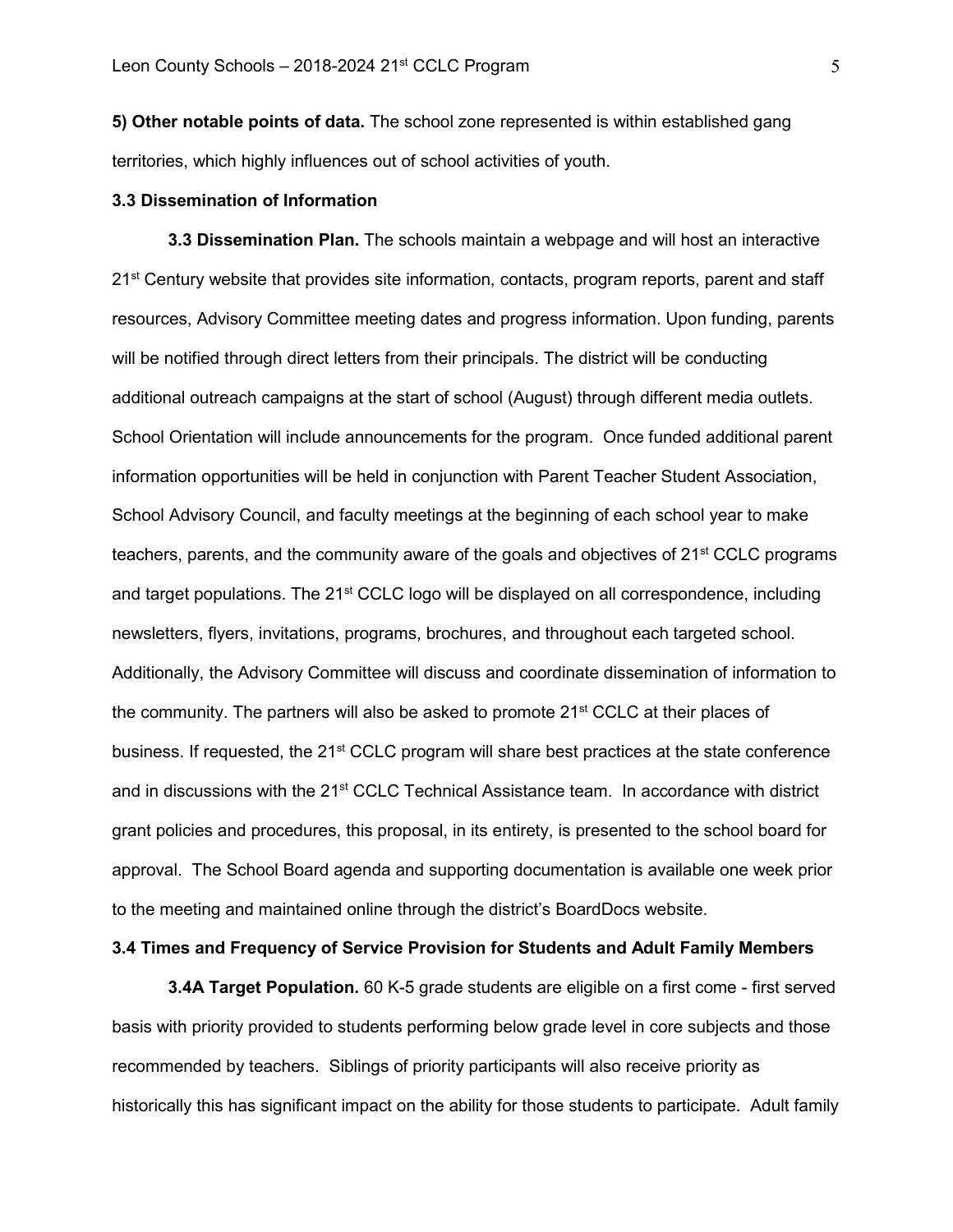#### Leon County Schools  $-$  2018-2024 21st CCLC Program 6

members and guardians of participating students will receive specific information on activities and 21<sup>st</sup> Community Learning Center services. Students who are at-risk of dropout will be targeted and encouraged to enroll in the program. Preference will also be given to students in need of assistance for behavioral, social or guidance programs. Students with these special needs will be served using strategies from their Individualized Educational Plans, which will be kept on file as a part of their application. Students will be given time to complete activities and praised when necessary. Planning times will be held for regular day and extended day staff to coordinate services and to facilitate the integration of the program with the regular school day. Guidance counselors will also be instrumental in recommending students who are in need of academic and enrichment instruction beyond the school day. Families of students enrolled in the program will be provided with information about training opportunities through flyers, brochures, newsletters and district's educational TV station.

**3.4B Recruitment and Retention.** 21<sup>st</sup> CCLC has a phenomenal reputation in the Leon County community for being a well-structured and supportive after-school program. Recruitment has not historically been an issue within school-based programs. Regularly reminding parents and guardians of mandatory participation hours directly reduces the number of students picked up prior to the end of the program. School centers will host a mandatory orientation for parents to provide them with the expectations of the  $21<sup>st</sup>$  CCLC Program. Orientations will be flexible in time and in nature. For parents that are unable to physically attend the meetings, parents can meet via conference call or skype. Providing fun, interactive activities that engage youth, and having students want to be at the program, is an effective strategy for retention. As an elementary school program, time will be allowed for homework help time to assist with students overcoming their academic deficits. This program will offer a focus on transitioning students to the next level of middle school and on to high school and career and college programs. The program will also allow students to complete specialized projects during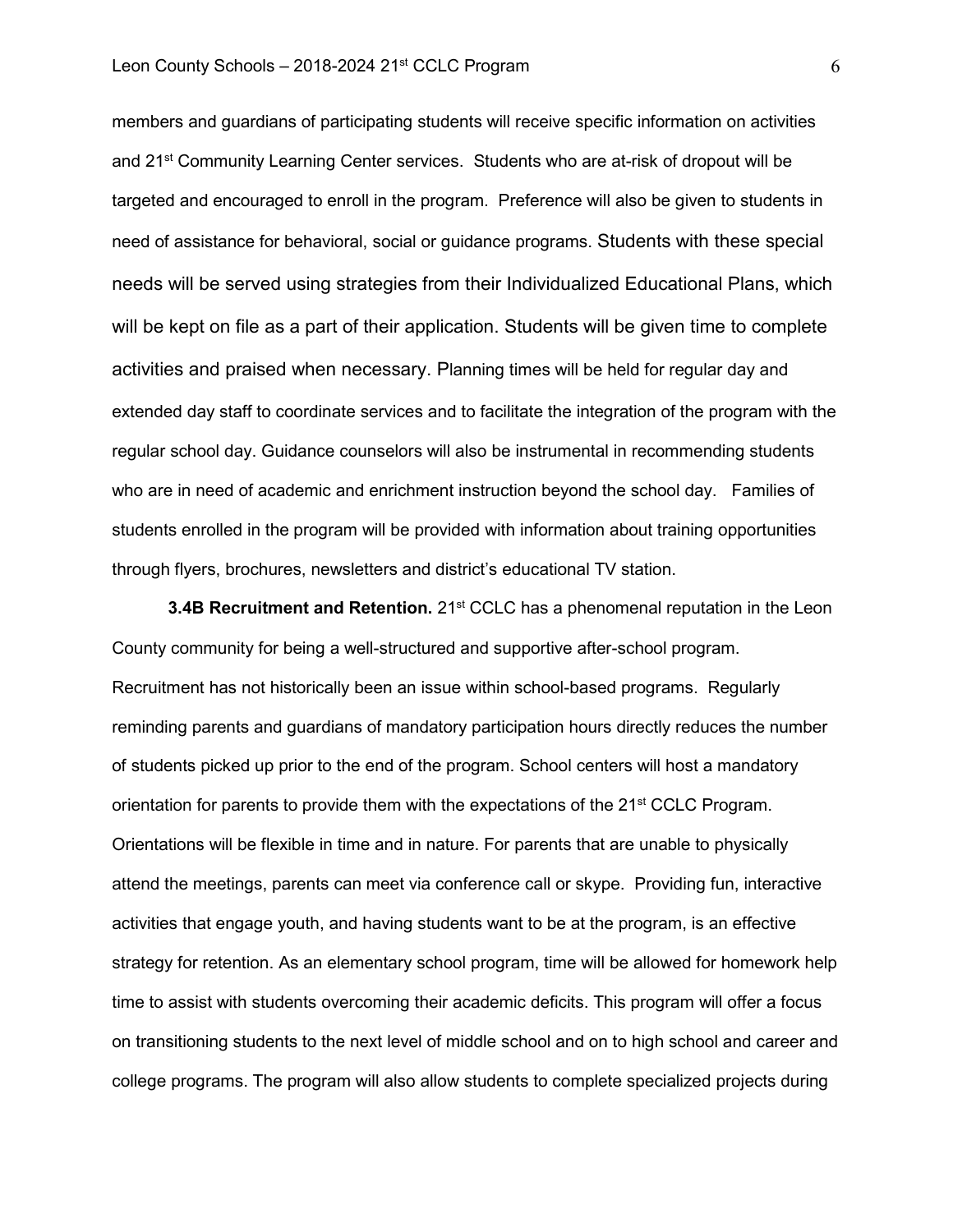homework help time to work specifically on skills that they are lacking. Special opportunities for the parents to volunteer and become involved in Service Learning projects with their students will provide parents with the opportunity to encourage daily attendance. Contactor services will be tailored to meet each student's needs. This will help enhance student's academic and social needs and facilitate retention of students.

Additional strategies that will be used to attract and sustain students in the program include ensuring that the program is offered at times that meet parent's needs, reaching out directly to students and parents, offering students and parents opportunities for leadership, community service, hiring energetic and experienced staff. Offering a wider variety of relevant program options, visual and performing arts opportunity options will be provided to students, coordinating all efforts to support effective service delivery and lastly to ensure that all programs will be of high quality. If retention is directly impacting a program site's performance, parent and student surveys will be reviewed to identify additional services that may be provided. If needed, a survey focused on parents of disengaged youth will be issued to help assess what needs are not being met. We have found this approach to be highly-effective.

**3.4c After-school Schedule:** PBLs and lesson plans will be closely aligned with current activities, themes, and/or learning objectives a student is working on during the regular school day. Examples of themes that take place throughout the school day include: Communities, School Safety, STEM lab initiatives and Around the World. This also ensures that the 21<sup>st</sup> CCLC supplements the school day activities. Students will begin the 21<sup>st</sup> Century Community Learning Center at 2:55pm and end at 6:00pm. Each group of students will be active participants in the program for 3.08 hours each day.

Springwood Elementary School's 21<sup>st</sup> Century after school program will begin at 2:55pm. Students will receive snacks and targeted homework academic assistance (25 minutes). Parents have indicated their biggest concern with implementing PBL activities is a reduction of homework and tutoring assistance. In response, academic and tutoring assistance will be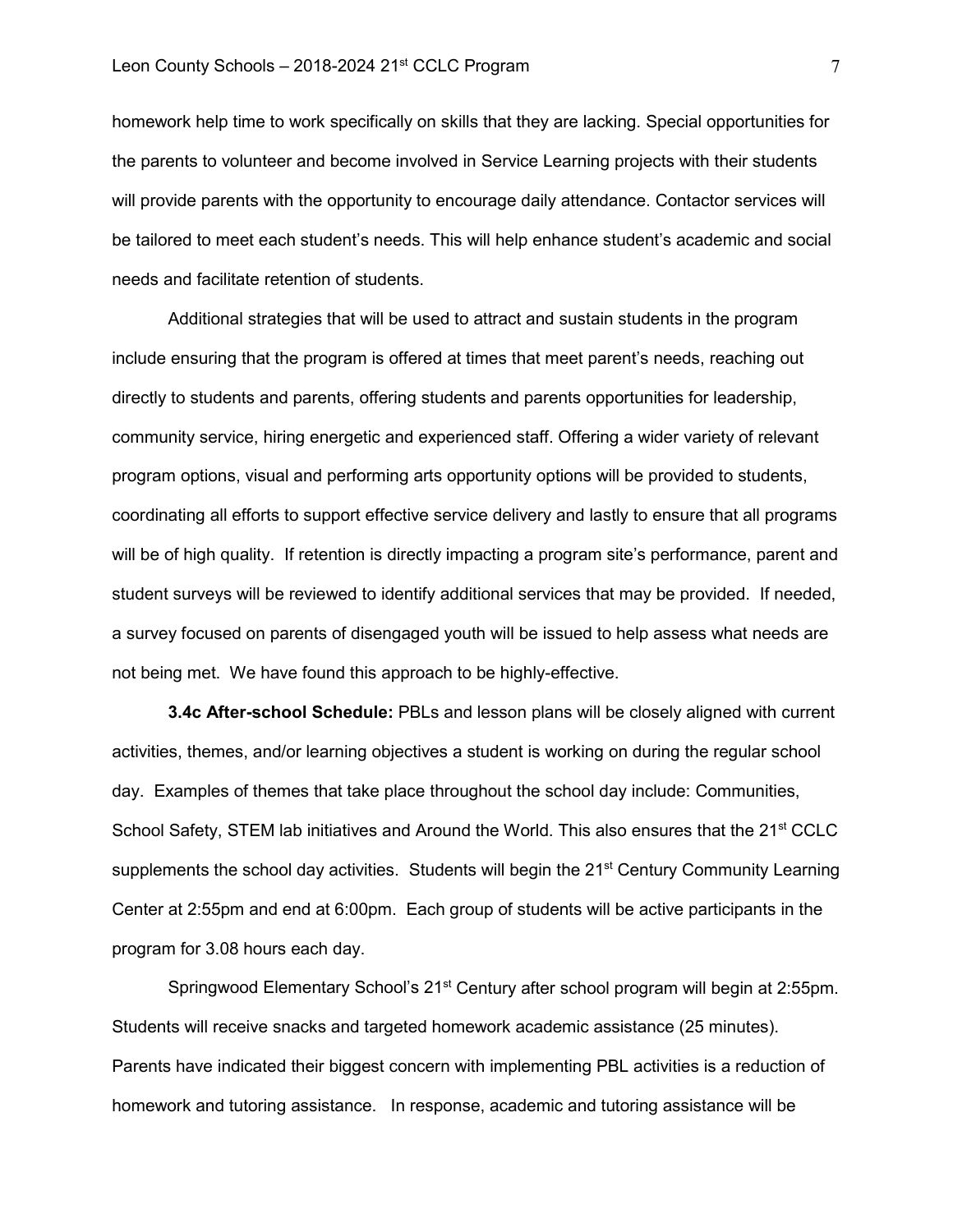# Leon County Schools – 2018-2024 21<sup>st</sup> CCLC Program 8

provided during snack time. Academic and tutoring assistance is based on the individual students needs and does not supplant the academic activities. Students who are failing in one or more classes will have the opportunity to work on assignments during homework time. At 3:15p students will then group for their focused academic activities for 60 minutes. Monday, Tuesday, Wednesday and Thursday will be a strict schedule focused on academic activities that are based on students' needs. Friday will be focused on nutrition and wellness aligned with the state standards. A sample program schedule is included as a proposal attachment. Nutrition and wellness will include activities that focus on drug and violence prevention. Our local law enforcement agencies, school resource officers, victim advocates, and local community leaders will provide seminars and activities to students during this time. Students will participate in Service Learning Projects that expand into the school day and local communities. After the academic component, activities will focus on social skills that build youth resilience, social connections, and cognitive and social emotional competence for 60 minutes. These activities will foster character education, increase self-confidence, self-esteem, collaborative groups and innovations in financial, economic, business literacy and global awareness. The program will dismiss at 6:00pm.

**3.4d Summer Program:** Summer program activities at Springwood Elementary School will be structured as such: 60, K-5<sup>th</sup> grade students enrolled in the program will begin at 8:30am and end at 1:00pm. From 8:30am-9:15am students will eat breakfast and sign in. Breakfast is provided at no cost to students by the Leon County Schools Food Service Department. From 9:15a-11:30am students will work on PBLs and academic enrichment projects that focus on financial, economic, business and entrepreneurship. Students will develop business plans, marketing plans, problem solve, goal setting, market research, business startup stimulations. Their service learning project will consist of developing ideas for entrepreneurship activities within the school setting and utilizing those activities to better our community. Each week during the summer, students will develop a culminating project that will give back to a community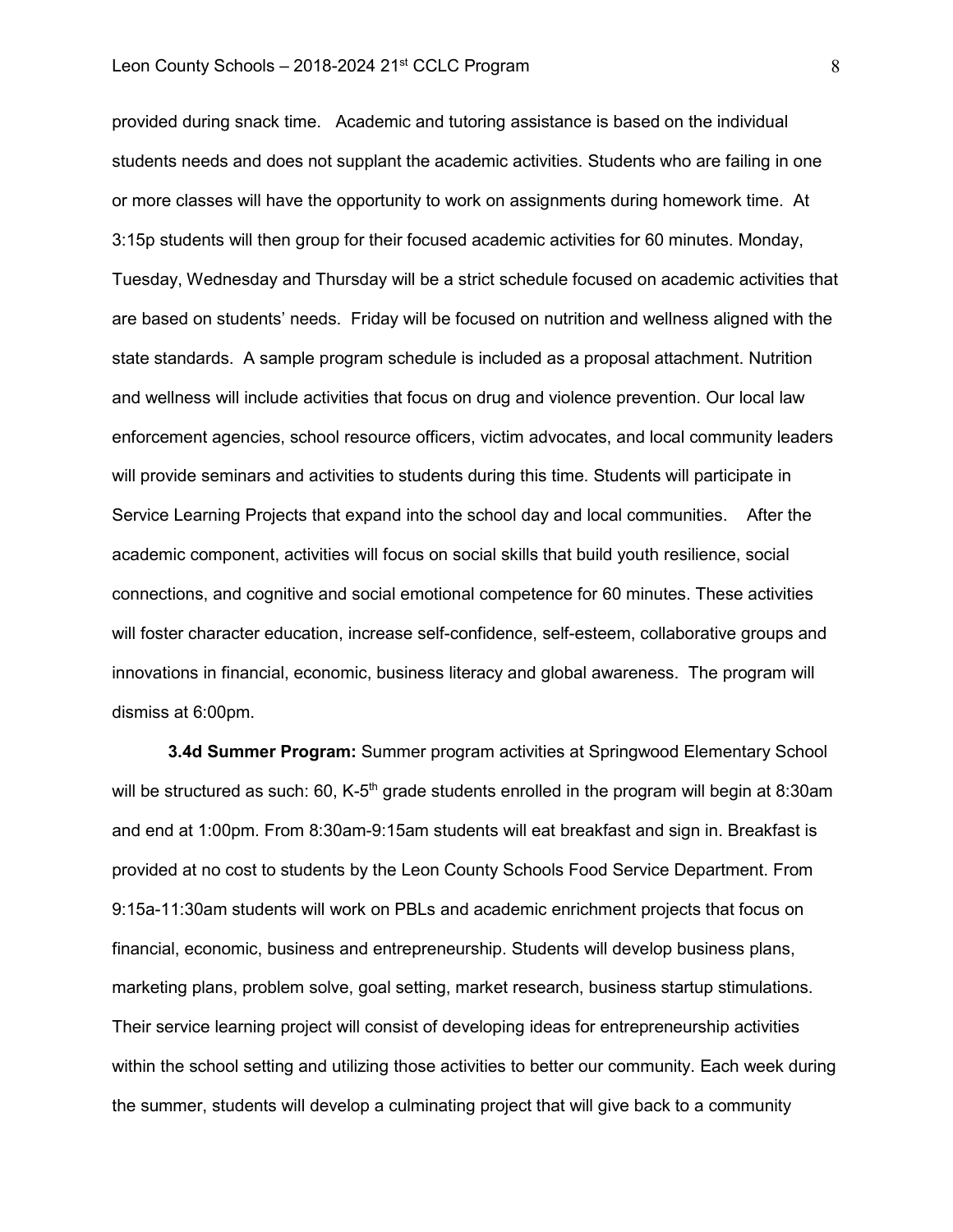organization. Lunch will be provided at no cost to students by the Leon County Schools Food Service Department (11:30am-11:50am). From 11:50am until 12:50p students will work on high quality activities that focus on drug, violence and gang prevention. Our local law enforcement agencies, school resource officers, victim advocates, local community leaders will provide seminars and activities to students during this time. Students will participate in Service Learning Projects that expand into the school day, feeder schools and our local communities. Student will dismiss from 12:50-1:00pm.

**3.4e Academic Enrichment.** Research-based activities will be included as an integral program component through Project Based Learning (PBL) activities and instruction by highly qualified teachers using differentiated instruction techniques. PBL supplemental materials will be used to reinforce the materials from the regular day program and provide re-teaching or additional teaching to students according to their needs. All instruction will support the core programs to enable students to reach proficiency levels. The mastery of Florida Standards will be monitored on a routine basis by the school principal and site coordinator through the Data Director Progress Monitoring System. Formatting activities through project-based learning plans supports problem-solving, communication, teamwork and character education activities incorporated into the process of increasing academic proficiency. Accommodations will be provided to students with special needs. These accommodations are included in the students Individualized Education Plan. Examples of supplemental programs and activities may include: Leon County Virtual School, ICT Essentials, Microsoft and Adobe Industry Certifications, Just Read Florida!, CPALMS, Edutopia, Challenger Learning Center, Florida Shines, LCS Sheriff's Office Drug and Gang Prevention, Champions Health and Fitness, and Entrepreneur In the Classroom. PBL topics include Real World Math, Youth Scientist Challenge, Future City, Discover Engineering, High Tech High School, We Can Change the World Challenge, Media Literacy: Creating Media Products, Reading Scholars, All About Health and Wellness, Global Awareness, The GREAT Stock Exchange, Civic and Community Helpers, Leadership, Life and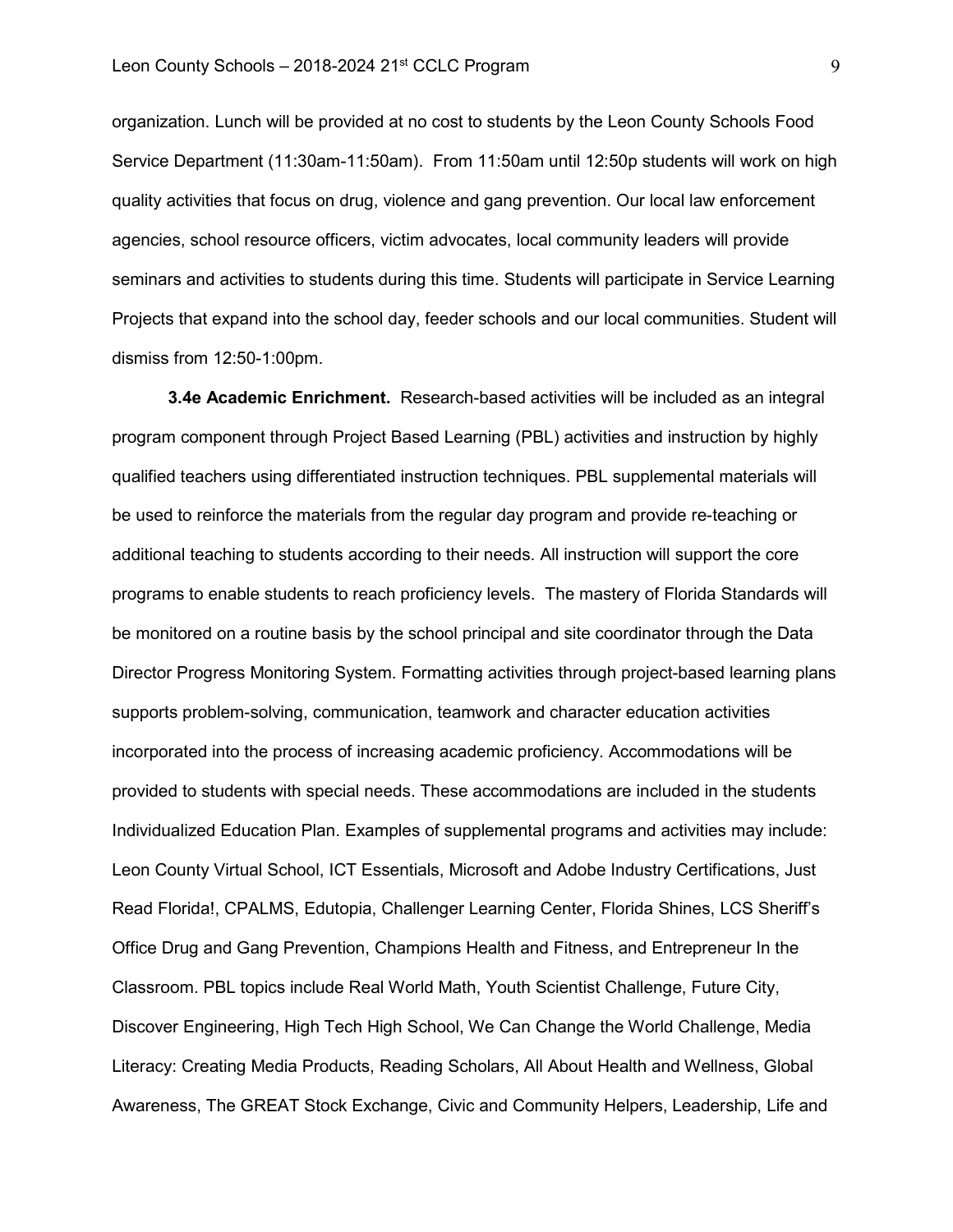Career Skills, Leadership and Responsibility. Additional topics are selected based upon student interests identified through student interest survey and data collected on students' progress.

**3.4f Enrichment Activities**: Character, college and career readiness, entrepreneurship, global awareness, environmental awareness and health education are infused within hands-on PBL activities. Specific PBLs infuse health education within activities that promote healthy lifestyles, obesity awareness, drug and violence prevention and nutrition education. Students will be encouraged in a fun, positive environment and they will become likely to lead healthy, active and positive lifestyles. Character education is incorporated within each PBL activity. Through small group instruction and one-to-one mentoring relationships, students will have the opportunity to discuss the application of character education values, such as teamwork, respect, caring, cooperation, courage and honesty in their own lives. Students will also learn how to set goals, become self-directed learners, adapt to change, and learn how to work effectively in diverse teams. Service learning will be embedded within PBL activities and students will be able to adopt and conduct community service projects within our local community.

**3.4 G Proposed PBL Activities:** Project based learning (PBL) activities will vary by site and scheduling of key partners. Project selections are based on student interests, as well as, needs identified in the needs assessment and School Improvement Plan. Identified needs are focused on reading, math, science proficiency and positive behavior support. Monthly trainings allow site coordinators and teachers to assess PBL activities and define effective practices. Site Coordinators also receive hands on training with utilizing Youth (Y4Y) which is an adopted curriculum by the United States Department of Education; CPALMS will be used to identify adopted and approved learning topics that meet Florida's state standards; Weather STEM which focuses on incorporating science, technology, engineering and math within the classroom will be used as well. To add every site coordinator receives copies of all PBLs submitted by community partners (over 25 PBLs). Daily activities will be scripted through an approved PBL.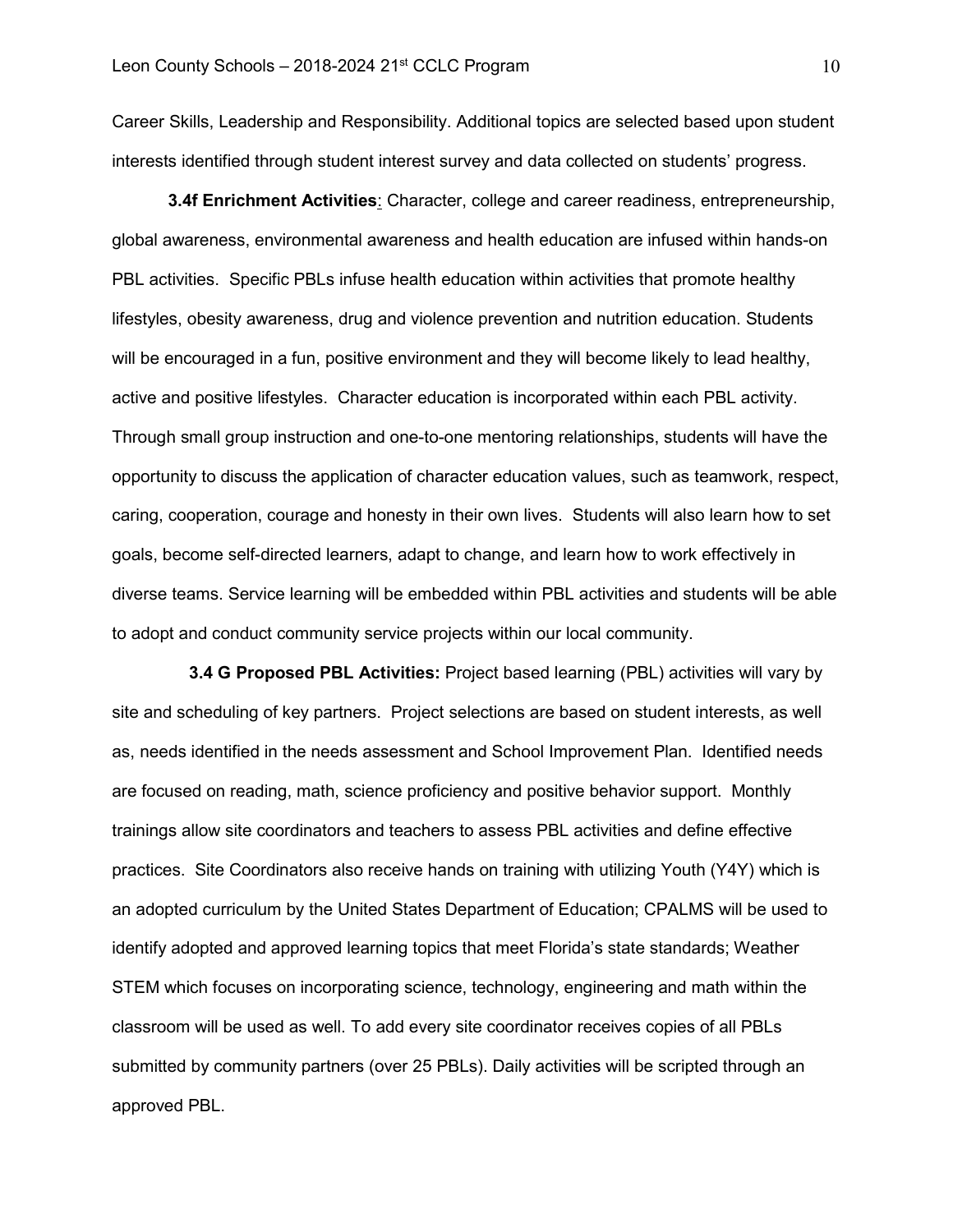With the implementation of Project-Based Learning (PBL) activities, each PBL unit provides an opportunity for the students to disseminate what they learned to their family members, school, and local community. This direct engagement of parents correlating with their child's work will be conducted in unison with workshops and trainings for family members. Regularly scheduled parent workshops will be based on Joyce Epstein's research based six types of parent involvement model, which includes: Communicating, Collaborating with the Community, Decision Making, Learning at Home, Parenting and Volunteering. Homework assistance is one of the most significant issues for parents. In addition to regularly scheduled parent workshops, most PBLs have activities for parents and a few require parent involvement. These activities foster collaboration with the students and their parent.

**3.4H Adult Family Member Program Activities.** Six workshops will be held throughout the program year. A survey of parent needs will be conducted at the beginning of the program year. The parent needs survey may bring forward the need for additional workshop sessions which the 21<sup>st</sup> Century Program will conduct. We will bring together various community organizations and companies to help support our endeavors in providing meaningful Adult Family Member Program Activities. Past workshops included information on Financial Literacy provided by the following entities: Florida Commerce Credit Union, Prime Meridian Bank, Envision Credit Union and Capital City Bank, and the Florida Department of Financial Services. These workshops will focus on helping parents to track their personal expenses and identifying a monthly budget, creating strategies for saving money and paying off debt, explaining how to establish or reestablish a good credit record, balancing a checkbook, and other related topics. Health and Wellness Literacy workshops are provided by Ageless Health and Wellness, Leon County Health Department, and UF-IFAS Extension Office. Parent Workforce Education workshops conducted by Goodwill Industries and Career Source Capital Region are geared towards parent's learning employability skills, writing resumes, job seeking and learning interviewing techniques. Academic Enrichment, Entrepreneurship, College and Career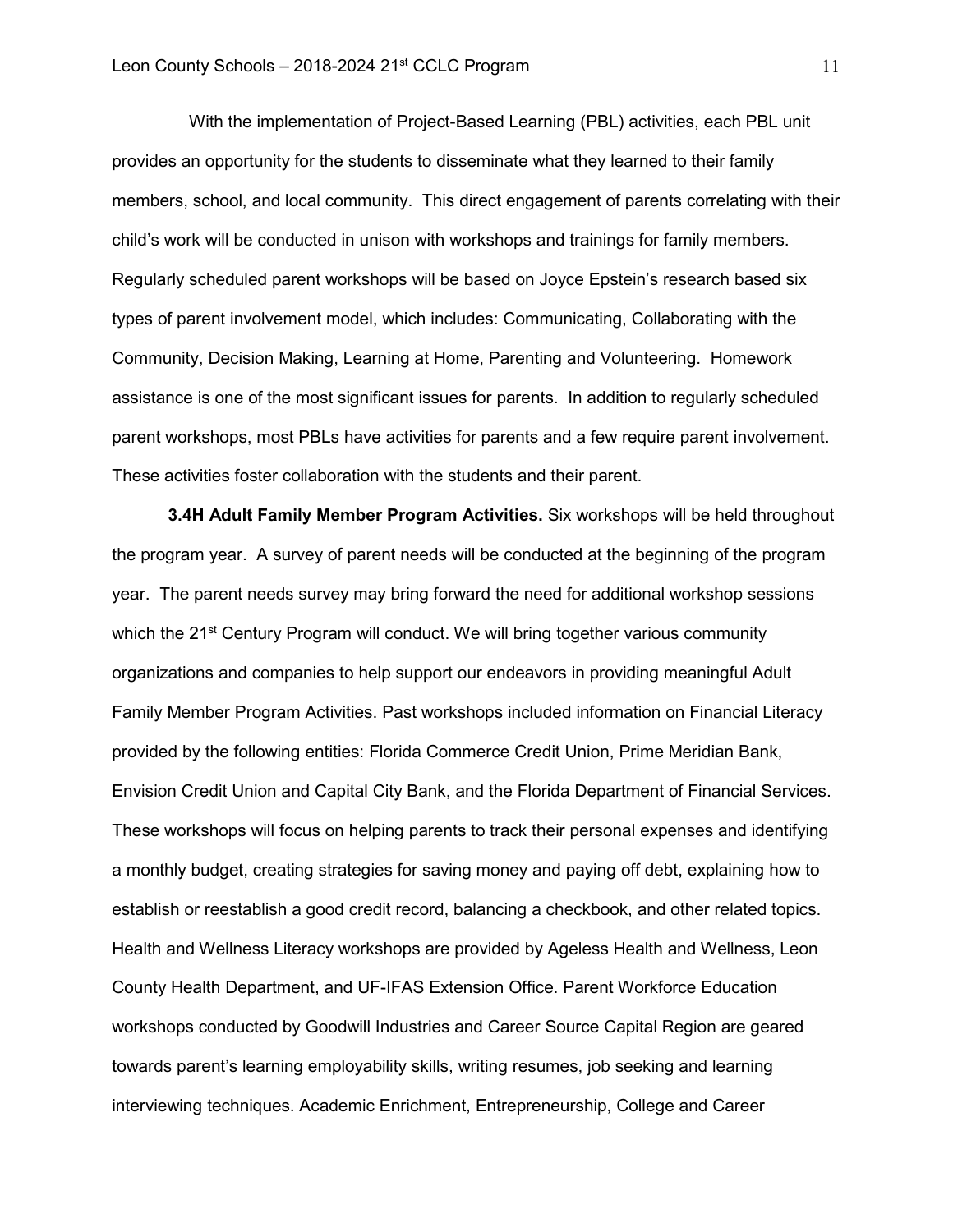opportunities will also be workshop topics offered to parents. Computer Education workshops will be provided to teach parents how to utilize word processing, spreadsheets, database and the Internet software programs. These opportunities will not only assist parents in their endeavors but will also provide students with the opportunity to educate parents on the topics they are learning and can benefit from as well. We will conduct one financial literacy workshops, one health and wellness workshop, two academic enrichments, entrepreneurship, college and career workshops, one computer education and one workforce education workshop. Parent workshops will be held monthly and will be scheduled during flexible times during the afterschool program. When available, they will coincide with already scheduled school events. Additionally, the 21<sup>st</sup> CCLC Program at Springwood Elementary School will embed the Florida Parent Checklist disseminated by the Florida Department of Education, Bureau of Family and Community Outreach. This checklist is based on the Family and School Partnership for Student Achievement Act, section 1002.23, Florida Statutes (F.S.). 21st CCLC family member services will support the child's academic progress, especially in the area of reading; strengthen the child's citizenship, especially social skills and respect for others; strengthen the child's realization of high expectations and setting lifelong learning goals; and

#### **3.5 PROGRAM EVALUATION**

**3.5A Evaluation Plan.** The evaluation will use an objectives-based approach that will include monitoring of student/family member progress and tracking of program implementation to help each site make continuous progress towards achieving its goals and objectives. The evaluation activities will utilize mixed-method techniques, employing both quantitative and qualitative data to address these evaluation questions and compiled and interpreted by an independent evaluator: 1. Are the components of the grant being implemented as intended? 2. Are students improving in achievement in meeting high academic standards at the targeted levels and are family members increasing their literacy skills? 3. Are students improving in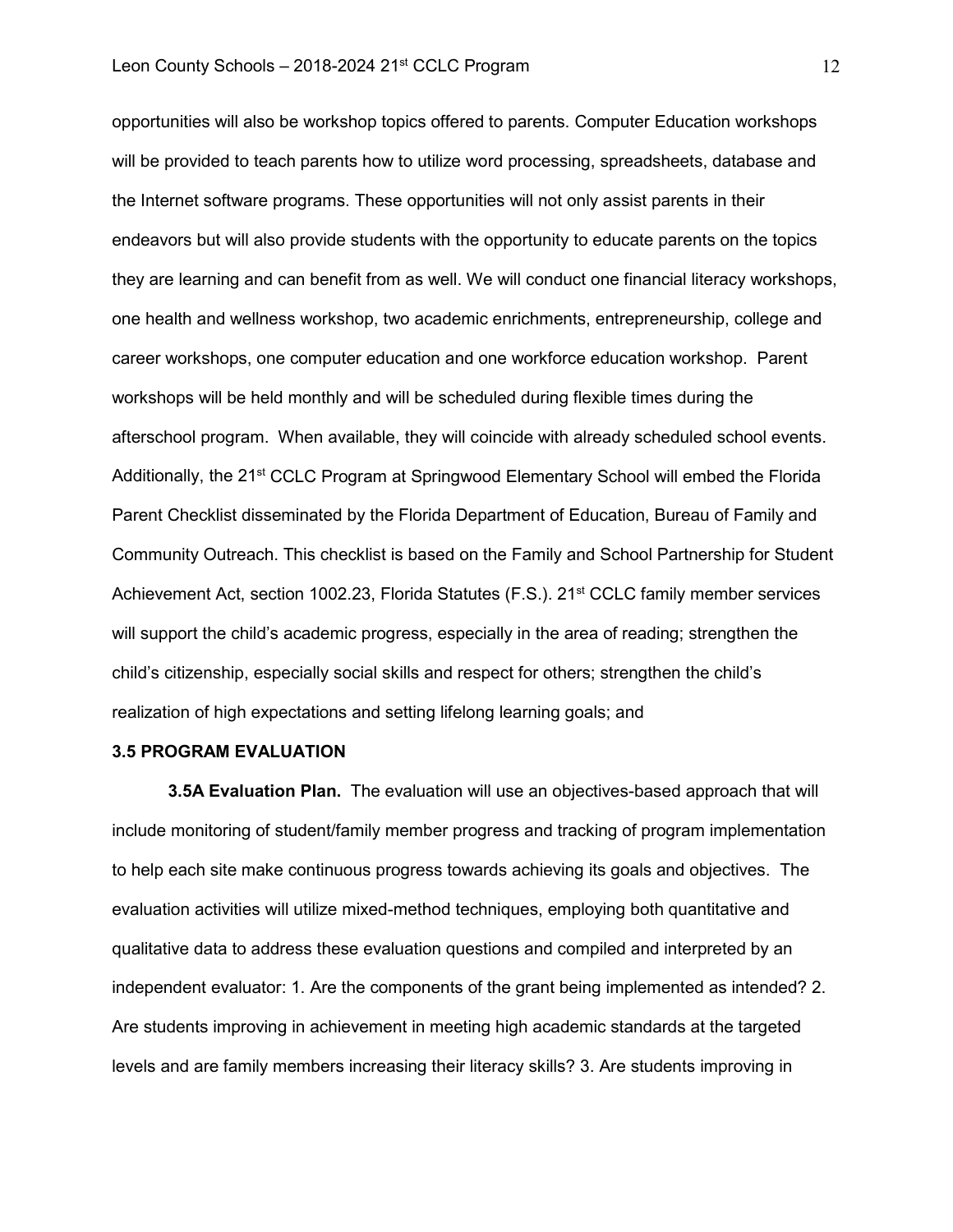enrichment areas; such as health and behavior? 4. Based on the evaluation results what adjustments need to be made?

The measurable program objectives that will guide the evaluation activities are included on the online portion of this proposal. The specific evaluation activities and their timeline to address the evaluation questions are detailed below.

| <b>Evaluation Activity</b>                | Timeline             |                          |              |
|-------------------------------------------|----------------------|--------------------------|--------------|
|                                           | <b>Beginning</b>     | Mid-Year                 | End-of-Year  |
| Collect 1 <sup>st</sup> baseline data for | Within first 2       | Nov. - Dec. 2018         | April - May  |
| enrichment activities                     | weeks of program     |                          | 2019         |
| Obtain report card data (grades,          |                      |                          | $4th$ 9-week |
| behavior, career prep)                    | $1st$ 9-week         | $2^{nd}$ 9-week(12/18)   | (6/19)       |
|                                           | (10/18)              |                          |              |
| Prepare and submit DOE Data               | <b>Baseline Data</b> | Midyear Data and         | End-of-Year  |
|                                           | (10/18, 12/18)       | Report 3/19);            | Data/Report  |
|                                           |                      | <b>Formative Summary</b> | (7/19)       |
|                                           |                      | (4/19)                   | Summative    |
|                                           |                      |                          | Evaluation   |
|                                           |                      |                          | (8/19)       |
| Verify monthly attendance                 | Monthly              |                          |              |
| Administer Status Survey to               |                      |                          |              |
| check student/family progress             | November 2018        | April 2019               |              |
| and program implementation                |                      |                          |              |
| Make on-site visitations                  |                      | Monthly                  |              |
| Administer Stakeholder surveys            |                      |                          | April 2019   |
| (parents, students, teachers)             |                      |                          |              |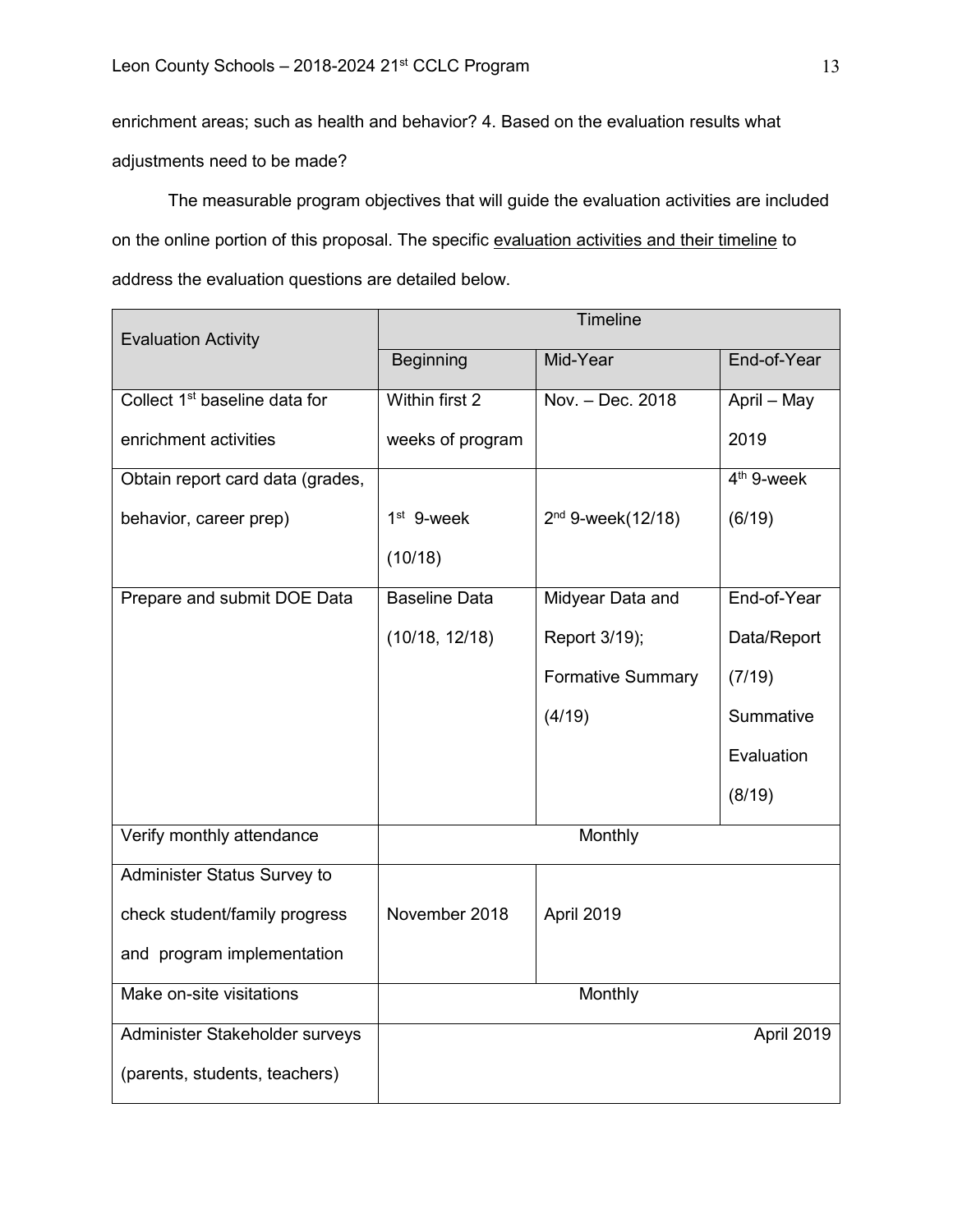| Obtain and analyze FSA results | June 2019                                              |  |
|--------------------------------|--------------------------------------------------------|--|
| Prepare and submit APR data    | Summer 2018 Term (4/19); Fall 2018 Term (6/19); Spring |  |
|                                | 2018 Term (10/19)                                      |  |

For the most part, all formative and summative data will be analyzed by calculating the percentage meeting the program objectives. Additionally, for the academic data (grades and FSA), the results will be compared with a matched-group of students not participating in the after school program. The **accuracy of the data** collected will be checked for errors or outliers by the external evaluator by examining descriptive data for each data set. Each site will have a secure network folder, which is password protected, for uploading documents to program staff or the evaluator. All data collected will be maintained by the external evaluator in files that are password protected. Coordination of evaluation activities among all stakeholders (staff, students, family members, and partners) will be the responsibility of the Project Manager. Site coordinators will attend an orientation session about the evaluation requirements of the grant, as they will be responsible for most of the data collection. At every data collection session, staff will make sure that students and parents understand the purposes of the evaluation and how the data will be utilized to make the program stronger. An independent evaluator will be contracted to manage the objectives-based evaluation and to make sure that all evaluation deliverables are uploaded as scheduled and annual reporting data uploaded into the 21<sup>st</sup> CCLC Annual Performance Report. The evaluator has high academic credentials in evaluation and more than 5 years of experience in working with school-based evaluations related to Title I program and has been evaluating 21<sup>st</sup> CCLC programs for several years.

The evaluation activities will allow for examining the impact of the program at two levels: formative and summative. Evaluation results will be used formatively while the grant is in progress to assess if students/family members are making adequate progress towards meeting the grant's objective and to see if program activities need to be modified. Based on the results,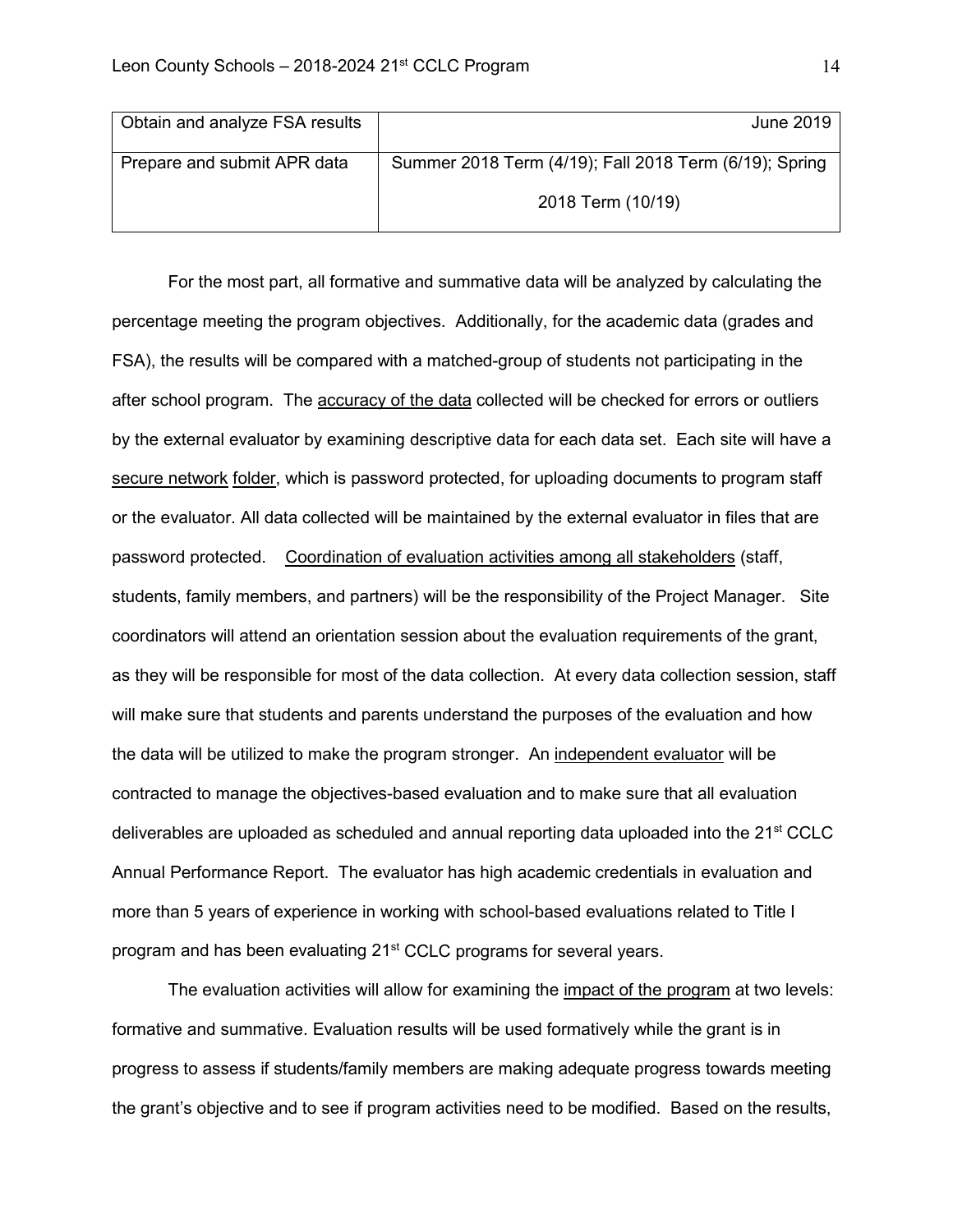adjustments will be made to strengthen the delivery of program activities and to ensure that activities are being implemented as outlined in the grant. Using formative information, program staff will be better able to examine the impact of the program when analyzing end-of-year summative data. The following chart shows the documentation to evidence the completion of tasks for the DOE deliverables by the required dates.:

| <b>DOE Reports</b>                                      | Due Date    |
|---------------------------------------------------------|-------------|
| Attendance Data                                         | Monthly     |
| <b>Baseline Data</b>                                    | October 15  |
| Baseline Data Update                                    | December 15 |
| Mid-Year Data, Mid-Year Data Report                     | March 15    |
| <b>Formative Evaluation Summary</b>                     | April 15    |
| Evidence of Modification Based on Formative Evaluation  | May 15      |
| End-of-Year Teacher, Students, and Adult Family Members | May 15      |
| <b>Survey Data</b>                                      |             |
| End-of-Year Data, End-of-Year Data Report               | July 15     |
| <b>Summative Evaluation Report</b>                      | August 15   |

Stakeholders will complete a self-evaluation, based on the Florida Standards for Quality Afterschool Programs (e.g., teachers, parents, partners, managers). Information from USDOE, FLDOE and Leon County Schools outlined above will be shared with school/program staff and the site coordinators during monthly meetings. The formative and summative reports will also be posted on the grant's website. All reports will be made available to the public.

### **3.5. a. See attached Statewide Measurable Objectives**

# **3.5. b See attached Objectives for Academic Benchmarks**

**3.5. c See attached Applicant Specified Objectives**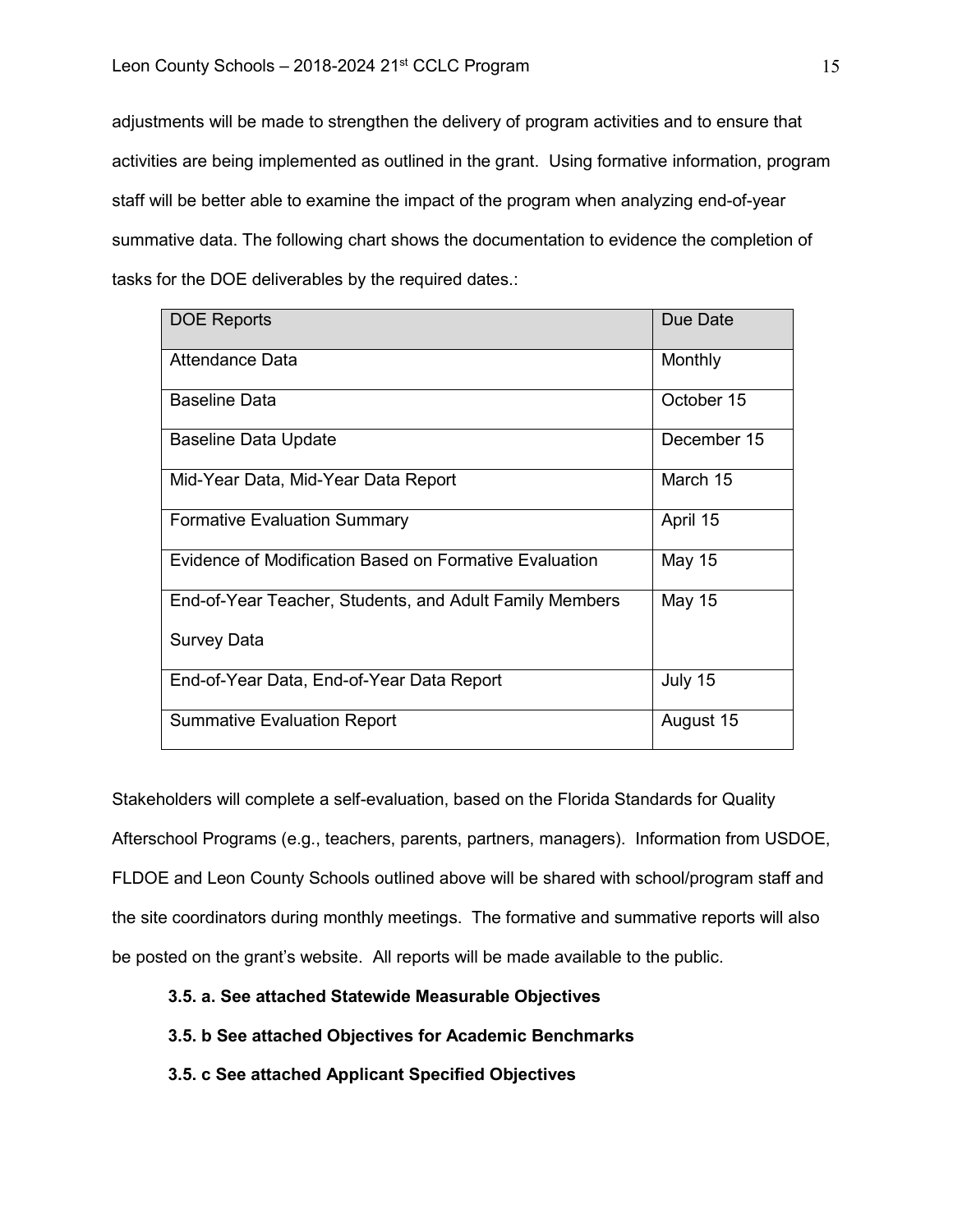### **3.6 Approved Program Activities**

PBLs and lesson plans will be closely aligned with current activities, themes, and/or learning objectives a student is working on during the regular school day. Examples of themes that take place throughout the school day include: Communities, School Safety, STEM lab initiatives and Around the World. This also ensures that the 21<sup>st</sup> CCLC supplements the school day activities. Students will begin the 21<sup>st</sup> Century Community Learning Center at 2:55pm and end at 6:00pm. Each group of students will be active participants in the program for 3.08 hours each day.

Springwood Elementary School's 21<sup>st</sup> Century after school program will begin at 2:55pm. Students will receive snacks and targeted homework academic assistance (25 minutes). Parents have indicated their biggest concern with implementing PBL activities is a reduction of homework and tutoring assistance. In response, academic and tutoring assistance will be provided during snack time. Academic and tutoring assistance is based on the individual students needs and does not supplant the academic activities. Students who are failing in one or more classes will have the opportunity to work on assignments during homework time. At 3:15p students will then group for their focused academic activities for 60 minutes. Monday, Tuesday, Wednesday and Thursday will be a strict schedule focused on academic activities that are based on students' needs. Friday will be focused on nutrition and wellness aligned with the state standards. A sample program schedule is included as a proposal attachment. Nutrition and wellness will include activities that focus on drug and violence prevention. Our local law enforcement agencies, school resource officers, victim advocates, and local community leaders will provide seminars and activities to students during this time. Students will participate in Service Learning Projects that expand into the school day and local communities. After the academic component, activities will focus on social skills that build youth resilience, social connections, and cognitive and social emotional competence for 60 minutes. These activities will foster character education, increase self-confidence, self-esteem, collaborative groups and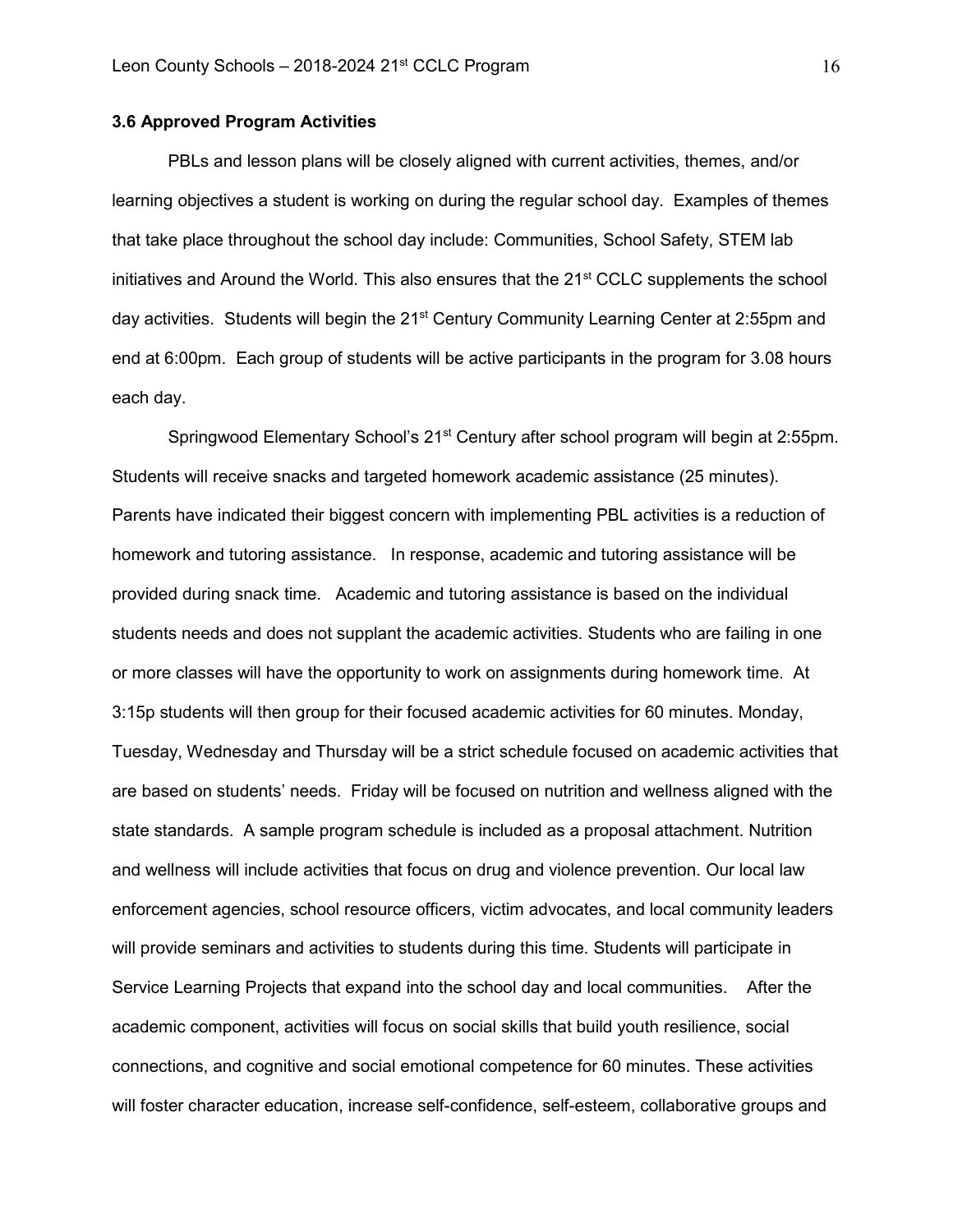innovations in financial, economic, business literacy and global awareness. The program will dismiss at 6:00pm.

Summer program activities at Springwood Elementary School will be structured as such: the program will begin at 8:30am and end at 1:00pm. From 8:30am-9:15am students will eat breakfast and sign in. Breakfast is provided at no cost to students by the Leon County Schools Food Service Department. From 9:15a-11:30am students will work on PBLs and academic enrichment projects that focus on financial, economic, business and entrepreneurship. Students will develop business plans, marketing plans, problem solve, goal setting, market research, business startup stimulations. Their service learning project will consist of developing ideas for entrepreneurship activities within the school setting and utilizing those activities to better our community. Each week during the summer, students will develop a culminating project that will give back to a community organization. Lunch will be provided at no cost to students by the Leon County Schools Food Service Department (11:30am-11:50am). From 11:50am until 12:50p students will work on high quality activities that focus on drug, violence and gang prevention. Our local law enforcement agencies, school resource officers, victim advocates, local community leaders will provide seminars and activities to students during this time. Students will participate in Service Learning Projects that expand into the school day, feeder schools and our local communities. Student will dismiss from 12:50-1:00pm.

Academic Enrichment.Research-based activities will be included as an integral program component through Project Based Learning (PBL) activities and instruction by highly qualified teachers using differentiated instruction techniques. PBL supplemental materials will be used to reinforce the materials from the regular day program and provide re-teaching or additional teaching to students according to their needs. All instruction will support the core programs to enable students to reach proficiency levels. The mastery of Florida Standards will be monitored on a routine basis by the school principal and site coordinator through the Data Director Progress Monitoring System. Formatting activities through project-based learning plans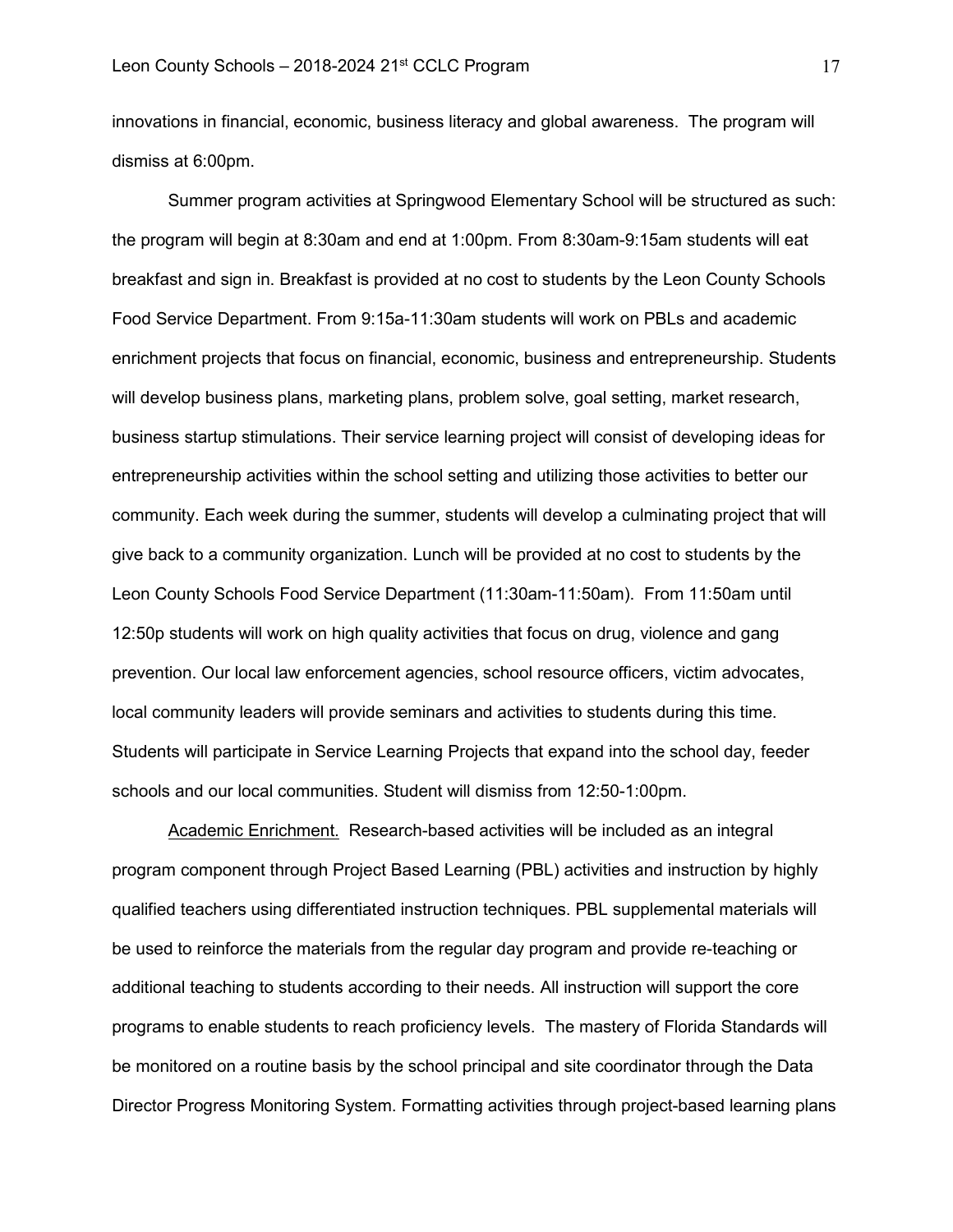# Leon County Schools – 2018-2024 21<sup>st</sup> CCLC Program 18

supports problem-solving, communication, teamwork and character education activities incorporated into the process of increasing academic proficiency. Accommodations will be provided to students with special needs. These accommodations are included in the students Individualized Education Plan. Examples of supplemental programs and activities may include: Leon County Virtual School, ICT Essentials, Microsoft and Adobe Industry Certifications, Just Read Florida!, CPALMS, Edutopia, Challenger Learning Center, Florida Shines, LCS Sheriff's Office Drug and Gang Prevention, Champions Health and Fitness, and Entrepreneur In the Classroom. PBL topics include Real World Math, Youth Scientist Challenge, Future City, Discover Engineering, High Tech High School, We Can Change the World Challenge, Media Literacy: Creating Media Products, Reading Scholars, All About Health and Wellness, Global Awareness, The GREAT Stock Exchange, Civic and Community Helpers, Leadership, Life and Career Skills, Leadership and Responsibility. Additional topics are selected based upon student interests identified through student interest survey and data collected on students' progress.

**Enrichment Activities: Character, college and career readiness, entrepreneurship, global** awareness, environmental awareness and health education are infused within hands-on PBL activities. Specific PBLs infuse health education within activities that promote healthy lifestyles, obesity awareness, drug and violence prevention and nutrition education. Students will be encouraged in a fun, positive environment and they will become likely to lead healthy, active and positive lifestyles. Character education is incorporated within each PBL activity. Through small group instruction and one-to-one mentoring relationships, students will have the opportunity to discuss the application of character education values, such as teamwork, respect, caring, cooperation, courage and honesty in their own lives. Students will also learn how to set goals, become self-directed learners, adapt to change, and learn how to work effectively in diverse teams. Service learning will be embedded within PBL activities and students will be able to adopt and conduct community service projects within our local community.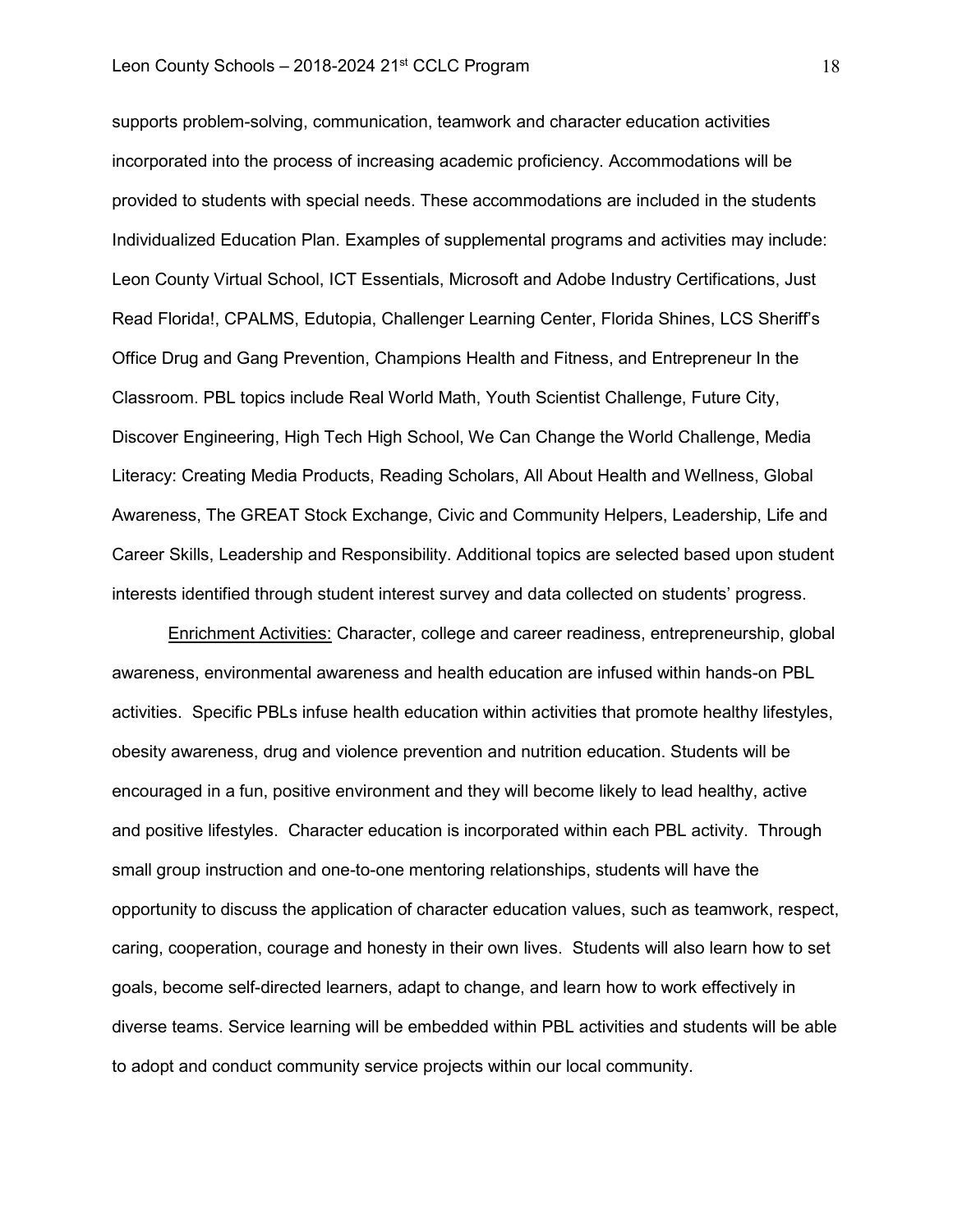Proposed PBL Activities: Project based learning (PBL) activities will vary by site and scheduling of key partners. Project selections are based on student interests, as well as, needs identified in the needs assessment and School Improvement Plan. Identified needs are focused on reading, math, science proficiency and positive behavior support. Monthly trainings allow site coordinators and teachers to assess PBL activities and define effective practices. Site Coordinators also receive hands on training with utilizing Youth (Y4Y) which is an adopted curriculum by the United States Department of Education; CPALMS will be used to identify adopted and approved learning topics that meet Florida's state standards; Weather STEM which focuses on incorporating science, technology, engineering and math within the classroom will be used as well. To add every site coordinator receives copies of all PBLs submitted by community partners (over 25 PBLs). Daily activities will be scripted through an approved PBL.

With the implementation of Project-Based Learning (PBL) activities, each PBL unit provides an opportunity for the students to disseminate what they learned to their family members, school, and local community. This direct engagement of parents correlating with their child's work will be conducted in unison with workshops and trainings for family members. Regularly scheduled parent workshops will be based on Joyce Epstein's research based six types of parent involvement model, which includes: Communicating, Collaborating with the Community, Decision Making, Learning at Home, Parenting and Volunteering. Homework assistance is one of the most significant issues for parents. In addition to regularly scheduled parent workshops, most PBLs have activities for parents and a few require parent involvement. These activities foster collaboration with the students and their parent.

### **3.7 APPLICANTS EXPERIENCE AND CAPACITY**

LCS provides secure school sites, qualified teachers and over 10 years' experience providing quality 21<sup>st</sup> Century afterschool programs that complement and enhance the academic performance of targeted students. The summative reports for the 2018 programs show that current programs at the district has structured are overwhelmingly successful. Our model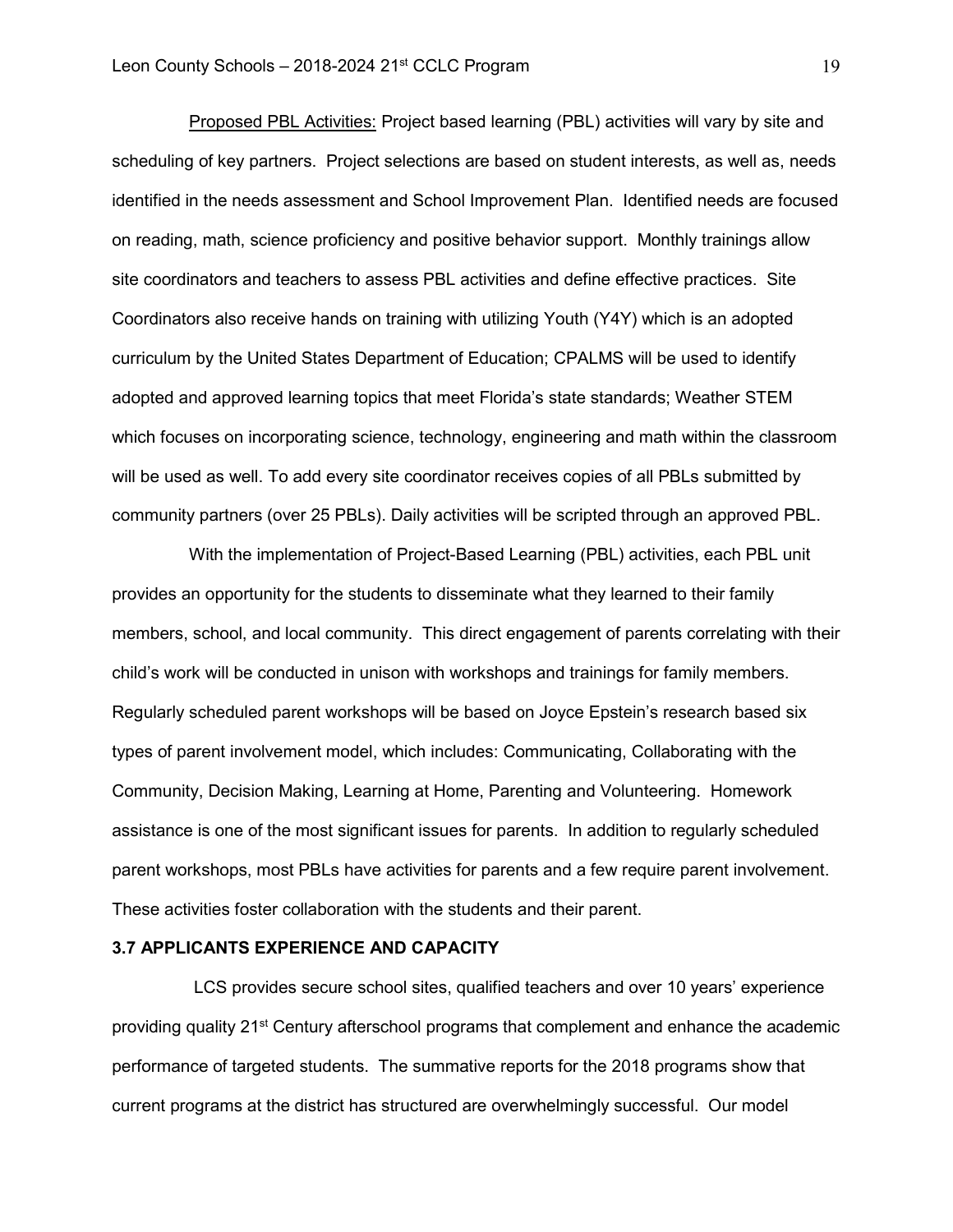works. Student surveys indicate that 94% of the students like the program and 95% of the students like the homework assistance. Parent surveys indicate that 100% of the parents like the program. This is the statistic we all strive to achieve. 96% of the parents like the variety in activities and 94% of the parents feel that the program reaches out to and gets parents more involved. Mid-year academic results for the 17-18 program year show that Leon County Schools have already exceeded 60% of our annual academic standards and are close to meeting 78% of the students' academic standards only mid-way through the year. Support for the program from the community is evidenced by more than 18 letters and more than two dozen community developed project-based plans to add to the catalog of PBLs the district has available.

The program operation is such that every component (the daily activities, finances and collaboration with the school day) engages multiple individuals. If any component is performing below standards, it is evident to multiple parties and is immediately addressed. The program manager is a certified ESE, ESOL, Elementary Education K-6 and English 6-12 teacher who provides administrative oversight and community coordination of the 21<sup>st</sup> Century program. Supporting her are three staff members that are engaged directly within the afterschool programs daily. Additionally, a district bookkeeper is assigned to ensure compliance with district policies, procedures and the grant as budgeted. The school principal and bookkeeper addresses all human resource and payroll issues at the school site. An advisory committee and a team of district administrators provide support including finance, human resources, curriculum development and school improvement. Bi-weekly meetings are held with both Assistant Superintendents to update them on progress and operation of grant programs.

A 21<sup>st</sup> Century Community Learning Center Advisory committee will be established unique to Springwood Elementary's program, based on the existing LCS 21<sup>st</sup> CCLC Advisory Committee structure. This includes, parents, the CEO of the Florida Afterschool Network, the Program Director for the United Way of the Big Bend, and the CEO of Boys and Girls Clubs of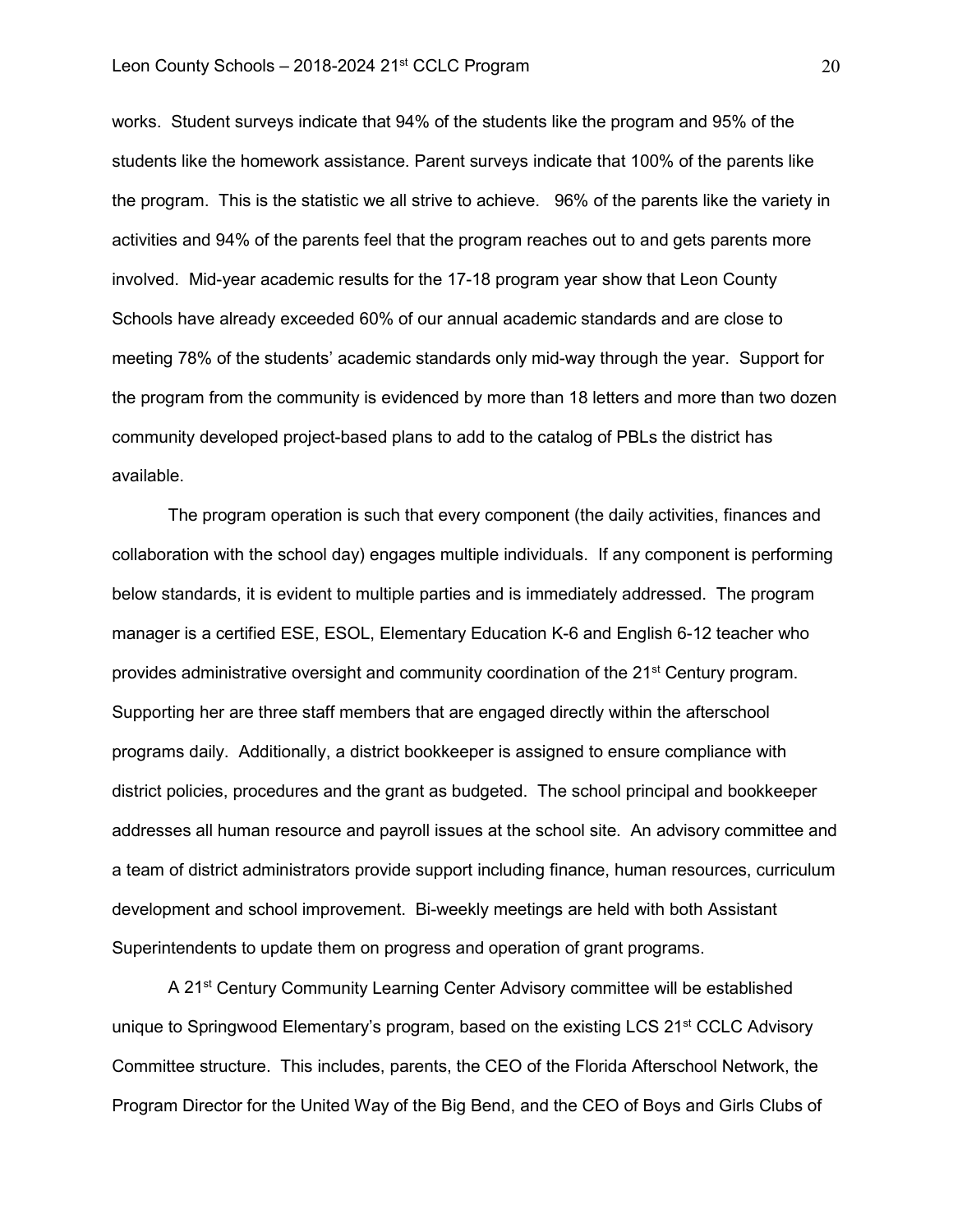the Big Bend. The Advisory Committee will help ensure the students and parents have a voice, that the community is fully engaged in serving the youth, and the program services are viewed as a community responsibility, not simply a district responsibility to ensure youth are given a safe place to continue their personal education.

A Florida certified teacher will lead each program site and modify curriculum as needed for each student. In addition, LCS brings the resources of a team of curriculum developers for each subject that will review project-based learning (PBL) activities based on the needs of the school and students, and LCS ensures alignment with classroom curriculum. The entire 21<sup>st</sup> CCLC team includes managers, bookkeepers, district resources, an Advisory Team, external evaluator, school administrator, site coordinator, teachers, teacher aides, committed community partners and tutors as needed. The Site Coordinator will prepare the program activities, coordinate with vendors and community partners, and adjust for issues such as youth interventions, identifying substitutes as needed and ensuring time is maximized when students are present. Teachers provide daily academic instruction and confer with the student's teachers regarding Florida Standards to address and the specific data-based needs of each student. Aides and activity leaders setup, clean up, and assist teachers. The site coordinator will work with teachers to ensure that the academic instruction and enrichment activities of the program parallel regular school day instruction; student academic records are available; participants are in attendance during the regular school day; information is shared on students' progress at school and in the program.

LCS will be represented at the annual Florida Afterschool Conference. In the past LCS has presented at the state and national conferences for their best practices and accommodation of students with disabilities. The site coordinator and staff members will attend recommended FLDOE regional technical assistance trainings scheduled throughout the year.

#### **3.8 Staffing Plan and Professional Development.**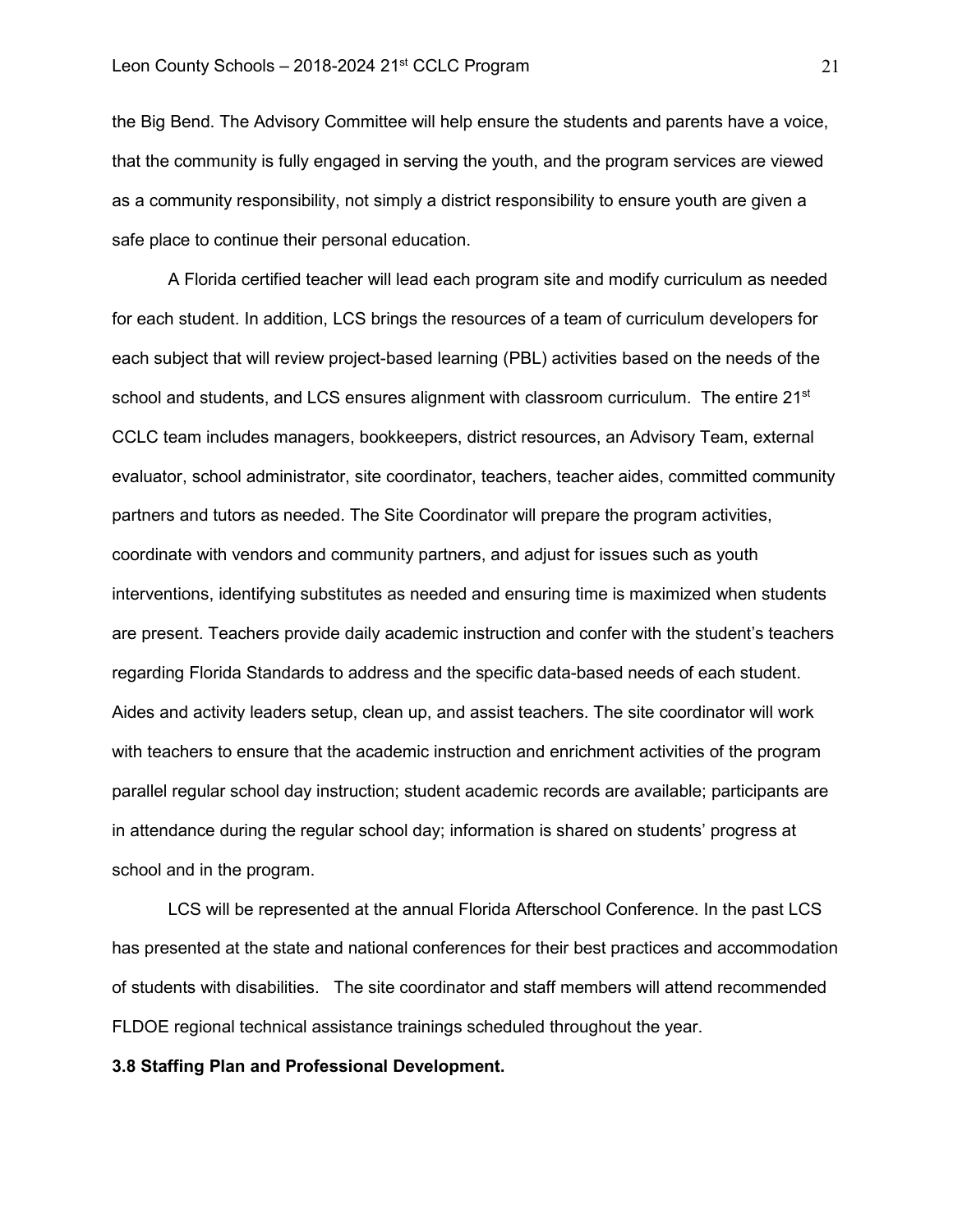**3.8 Staffing Plan.** Teacher aides will be responsible for supporting the teachers by supervising students, directly engaging students in hands-on activities and ensuring parents check out their child in accordance with procedures. The ratio is 1:10, one adult to ten students, during the academic activities. Certified teaches will provide the academic instruction for one hour per day. The program will ensure that each academic class has 10-12 students per adult. Activity Leaders will be assigned to classrooms to further reduce class size and to meet ratios. The 1:20 ratio will be utilized during enrichment activities. The Site Coordinator will be directly responsible for the administrative tasks and the daily operations of the program.

**Professional Development 3.8B**. The LCS program manager will engage the site coordinators and regularly participate in site activities. The LCS program manager will provide monthly professional development to the site coordinators during regularly scheduled Site Coordinator Meetings. Additional professional development will be provided directly to teachers and activity leaders at the school level. A professional development survey will be distributed. Historically professional development topics include: Creating Afterschool Lesson Plans, Building Relationships with Community Partners, Differentiated Instruction, Behavior Management, Creating an Active Learning Environment, Using Data to Drive Afterschool Instruction, Engaging Parents Beyond the Bell, Team Building and Youth Development. Professional Development will be provided in these areas as well as areas identified in the survey needs. Regular site visits will take place weekly. This arrangement allows for the schools to be visited during program hours, trainings to be developed and conducted, and technical assistance provided promptly to address identified issues. Standard observation protocol will be used to observe site activities. The observation checklists will be provided to principals as a means of collaboration and communication. The site coordinators will be certified teachers or have extensive experience coordinating 21<sup>st</sup> CCLC afterschool programs. Certified teachers will be on hand during operating hours to conduct academic activities. The site coordinators will collect site-specific records such as attendance, classroom data, PBL activity, and lesson plans.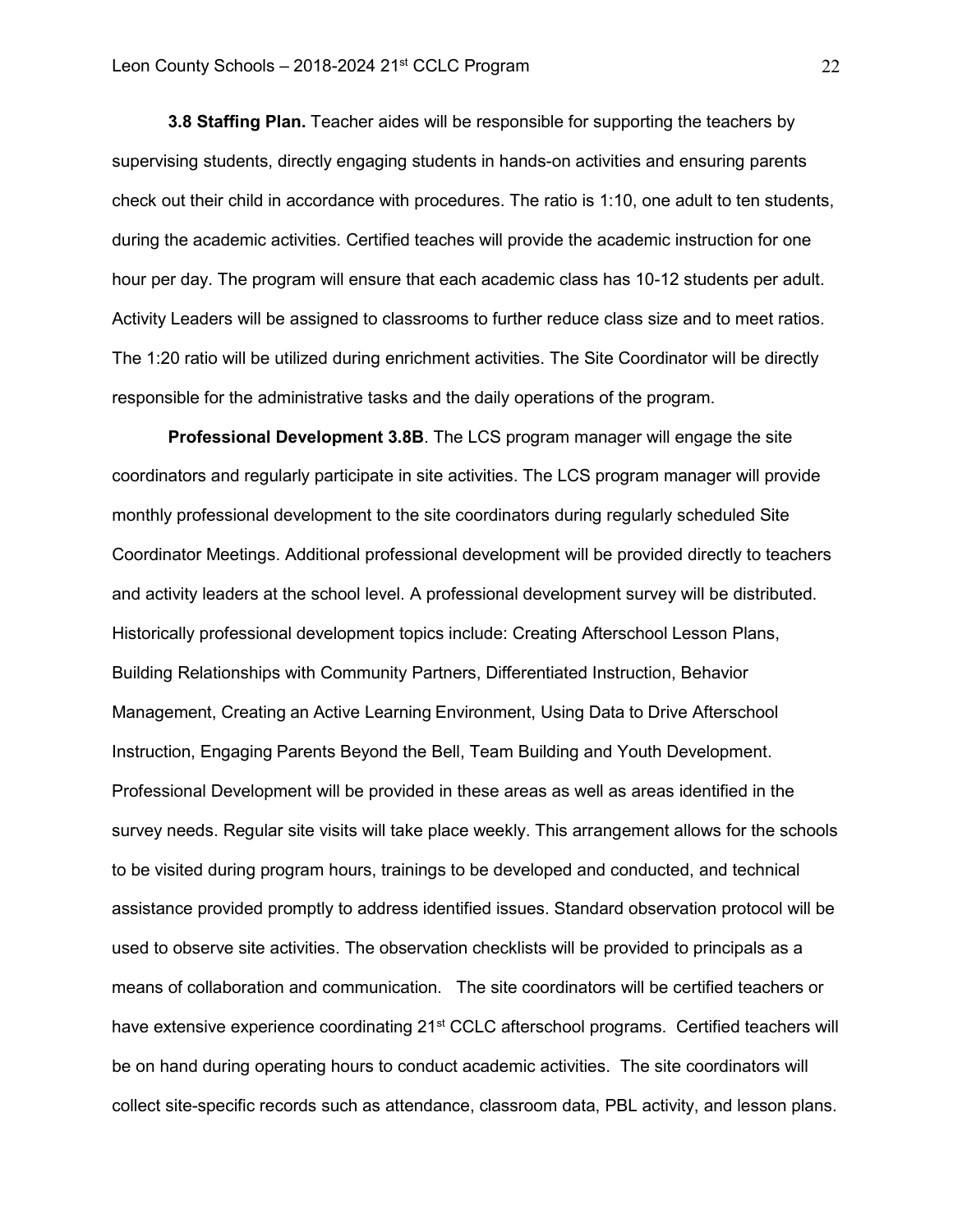The LCS program manager will ensure accuracy and completeness of data collected, and submit needed information to the evaluator. The evaluator verifies accuracy of reports submitted and reports directly to the Advisory Committee and the site coordinators. Highly qualified teachers will provide academic tutoring and small group instruction in reading, math and science incorporated within the hands-on projects.

### 3.8 Applicant's Experience and Capacity

LCS has both the experience and capacity to provide both after school and summer programming programs using public funds. Currently the LEA is providing services to several afterschool programs across five other 21st Century grants. LCS has developed policies and procedures to address cash management, allowability, time and effort, procurement, travel, property management, records retention and conflict of interest and has the leadership structure to ensure that policies are implemented. In addition, LCs has accounting systems that can properly account for budgeted funds and track expenditures.

## **3.9 Facilities**

**3.9A Classrooms.** Springwood Elementary School is a public school which is available to students and their parents and adult family members at the school that students are enrolled. Classrooms, cafeteria, bathrooms computer labs and playground will be accessible to students enrolled in the program. To highlight a few of the key partnerships: Leon County Schools (LCS) will provide a safe and secure site to host afterschool activities and provide snacks through the Federal School Lunch Program. The  $21<sup>st</sup>$  Century Program will take place on the school campus of Springwood Elementary School. The school will provide instructional classrooms, cafeteria space, computer labs, and recreation space for the implementation of the 21<sup>st</sup> CCLC Program. Classroom space and occupancy will follow the regular school guidelines. There will be sufficient classroom space during the academic hour to support the student ratios. Additional access to school buildings such as the music, art, media center and gymnasium will be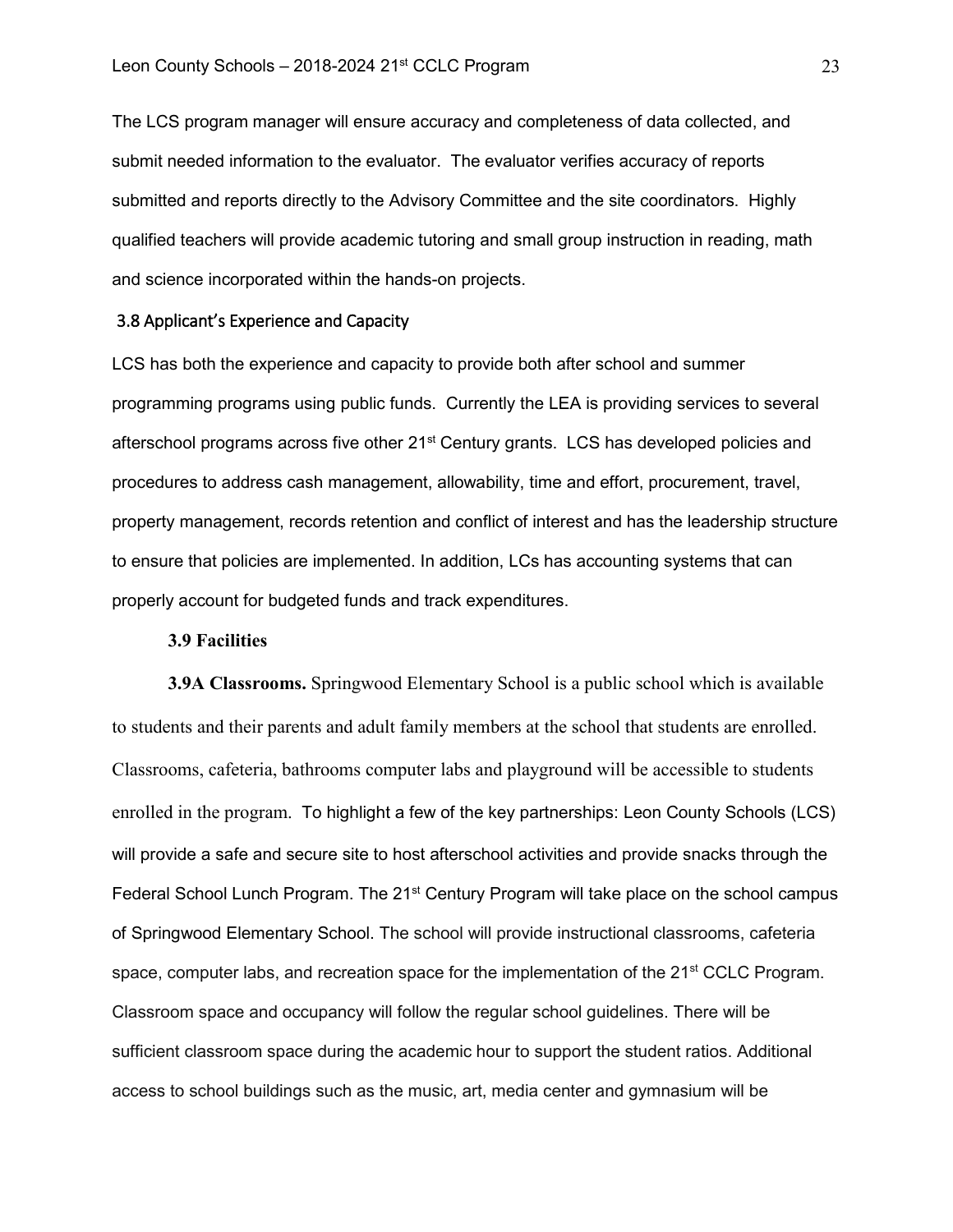available to support the 21<sup>st</sup> CCLC Program. Conference rooms will be available to assist the Site Coordinator in meeting with parents and community stakeholders. Springwood Elementary will ensure that the Site Coordinator has an office that can be secured so that 21<sup>st</sup> CCLC items are stored securely and separately.

**3.10 Safety and Student Transportation.** Every family completes an application form for participation in the program. The application packet includes details of partners and thirdparty organizations that will have access to student data, as well as program rules and safety procedures. Disciplinary measures, procedures, and/or a code of conduct will be implemented. Adult supervision will be provided for children at all times. The students will transition directly into the extended day program from the regular school day program. Student roll will be taken daily for all classes/activities and records maintained for data reporting. The schools will designate a 21<sup>st</sup> CCLC area including an area for students to store their backpacks, an area for snack, classroom(s) for homework assistance and an area for the project-based learning (PBL) activity that will support all designed activities. As this program is conducted after school hours, the entire campus is available, as needed. Every campus complies with the requirements for classroom space for the population of the school. The school and all classrooms are handicapaccessible. In cases of inclement weather, age appropriate alternative activities will be provided in covered areas, gymnasiums or other locations, such as classrooms. The site will have an "Alternative Activities Plan" on hand. Staff members use radios to communicate about student transitions, behavior issues, or other classroom issues. A buddy system is used during the program if a student needs to leave the classroom. Site coordinators will receive training during monthly site coordinator meetings about program procedures, requirements, and safety procedures. Teacher aides receive on-going, as well as, two additional trainings to ensure safety and program procedures are followed. Program staff are expected to adhere to all sections of the 21<sup>st</sup> CCLC Manual in addition to the Leon County Schools Employee Handbook.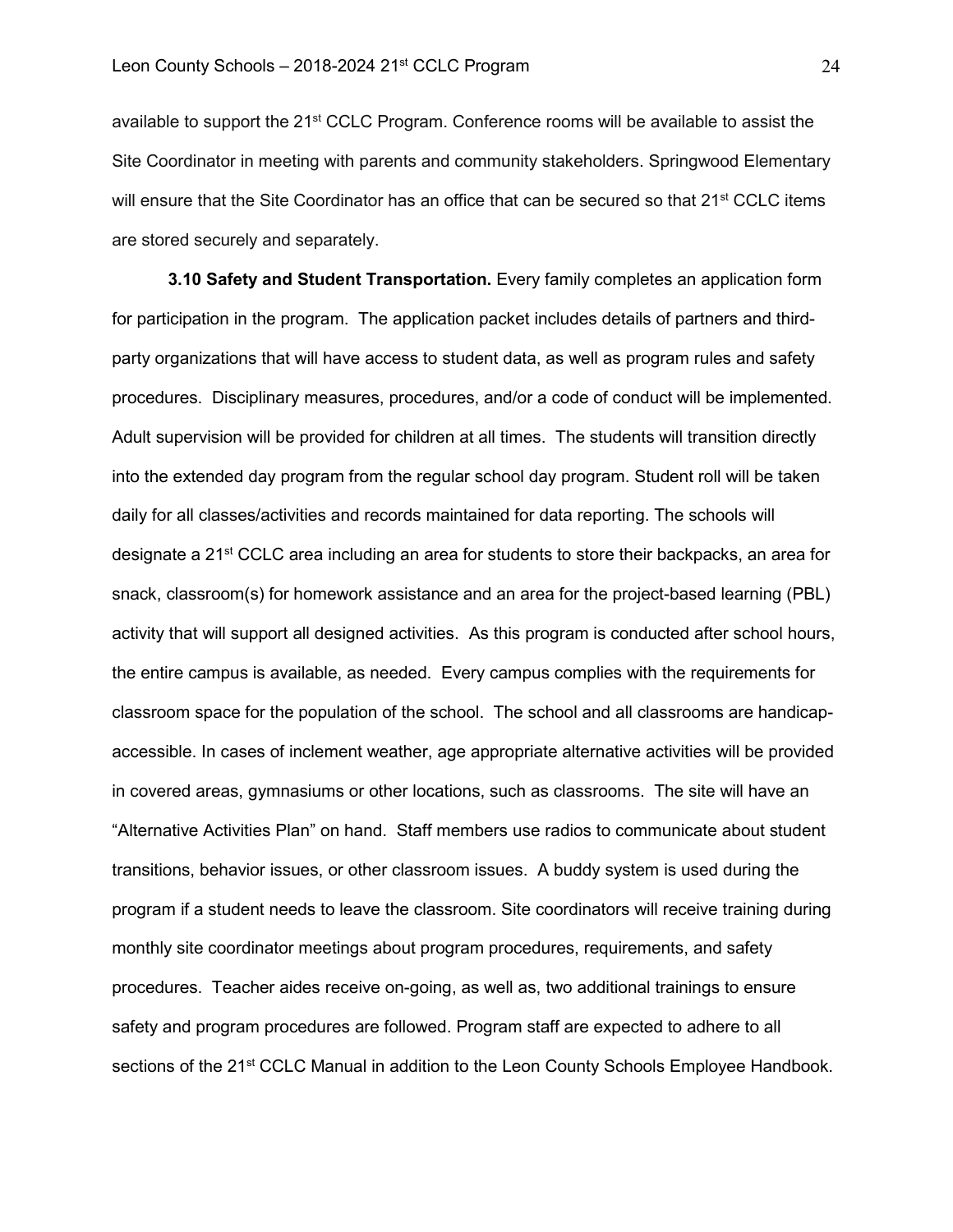Everyone is required to have identification visible when on school campuses. School Administrators will ensure the safety of students by adhering to the LCS Zero Tolerance Policy. The Safety and Security Office issues identification badges required and level 2 background checks are conducted by FDLE in accordance with Section 10132.32, Florida Statutes, for all vendors and employees. All visitors are required to report to the front office, show proof of identification, and sign in/out. For safety the school has fencing and a closed campus. The district has a centralized 24-hour security center. This center monitors campus fire and security alarms, video cameras and a 24-hour call line. Fire drills and emergency event drills are conducted during the afterschool program. All schools use the LCS Safety Procedures and have multiple people at the site trained in CPR/First Aid. Every campus is equipped with alert radios providing instant notification of weather updates.

**3.10 A Student Transportation.** District policies will be followed regarding vehicles used for transportation. All district buses are fully accessible and equipped with video cameras to document incidents. Headcounts before, during and after fieldtrips by staff, signed parent permission sheets with reliable contact information, as well as, student name badges will be used to ensure students' off-campus safety. The students will transition directly into the after school program from the regular school day program. Student attendance will be taken daily for all classes and activities, and pertinent records are maintained for data analysis and reporting. Transportation home is not provided. Parents identify at program registration how their child will get home and who has permission to pick up their child. This information is provided by parents on the enrollment application. All students being picked up must be signed out by an approved adult or parent

### **3.11 PARTNERSHIPS, COLLABORATION & SUSTAINBILITY**

**3.11a Partnerships.** The 21<sup>st</sup> Century team, school site, Boys & Girls Clubs of the Big Bend, United Way of the Big Bend, WFSU Radio, LCS leadership and community stakeholders participated and met multiple times in March in order to provide program suggestions, revisions,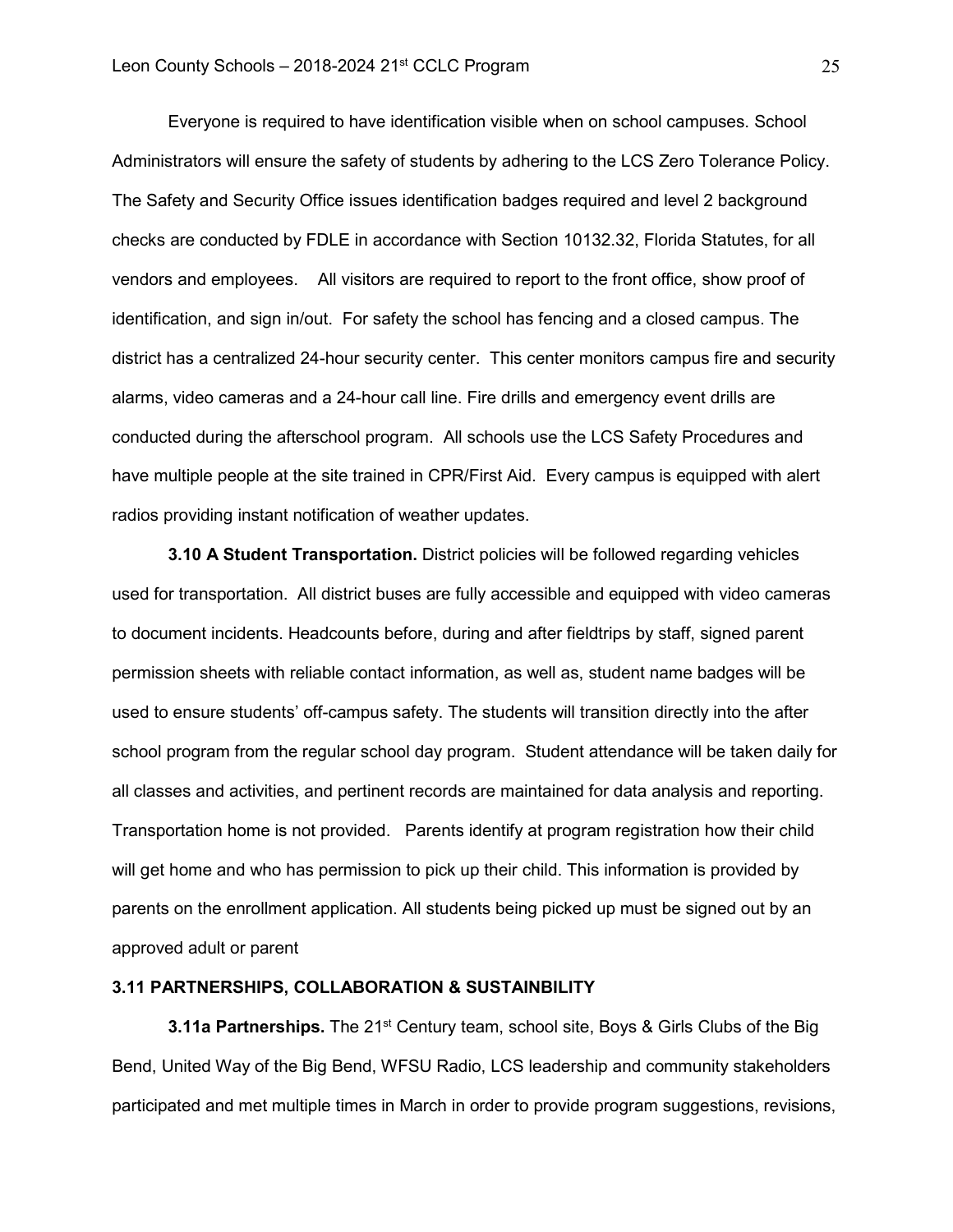priorities for collaboration and to finalize the extensive collaborative agreements. In all, more than a dozen meetings were held to gather input and align the strategies of the partner organizations. This is truly a community program. It is critical that stakeholders (School Advisory Councils, Parent Teacher Organizations) will continue to provide program information. Similarly, the Springwood Elementary School Advisory Committee will meet at least twice each year to review progress on program goals and at least once prior to funding renewal to identify further collaboration and dissemination plans.

Project Based Learning (PBL) activities incorporate community partners. In partner planning meetings, community partners were asked to detail their services and structure their plans in accordance with the PBL form provided by Florida Department of Education. In addition to the reference books of PBLs already available to the school administrator and site coordinator, PBLs submitted by community partners will be distributed. Some community partnerships are simply contractual; a vendor relationship, but most community partnerships are collaborative. The partners have committed to helping sustain their services knowing there is a reduction in funding to the program in future years. These partnerships, both contractual and collaborative, provide support and address the unique needs of this school. The site coordinator will be provided the resources to help recruit additional community partners as individual student and family needs may arise.

The LCS Grant Coordinator, dedicated to the program, will provide the oversight and administration of the program, provide support the Extended Day Program Manager, and to the site coordinator and the infrastructure to identify additional community resources as needed. In addition to the facilities, snacks and administration, LCS has established on on-line infrastructure for ease of reporting and sharing documentation of daily program activities and deliverables between the site coordinator, principals, and evaluator. The Partners Table and letters of support provided identifies significant support where value is not indicated. The site coordinator will document the value of in-kind contributions provided by partners in the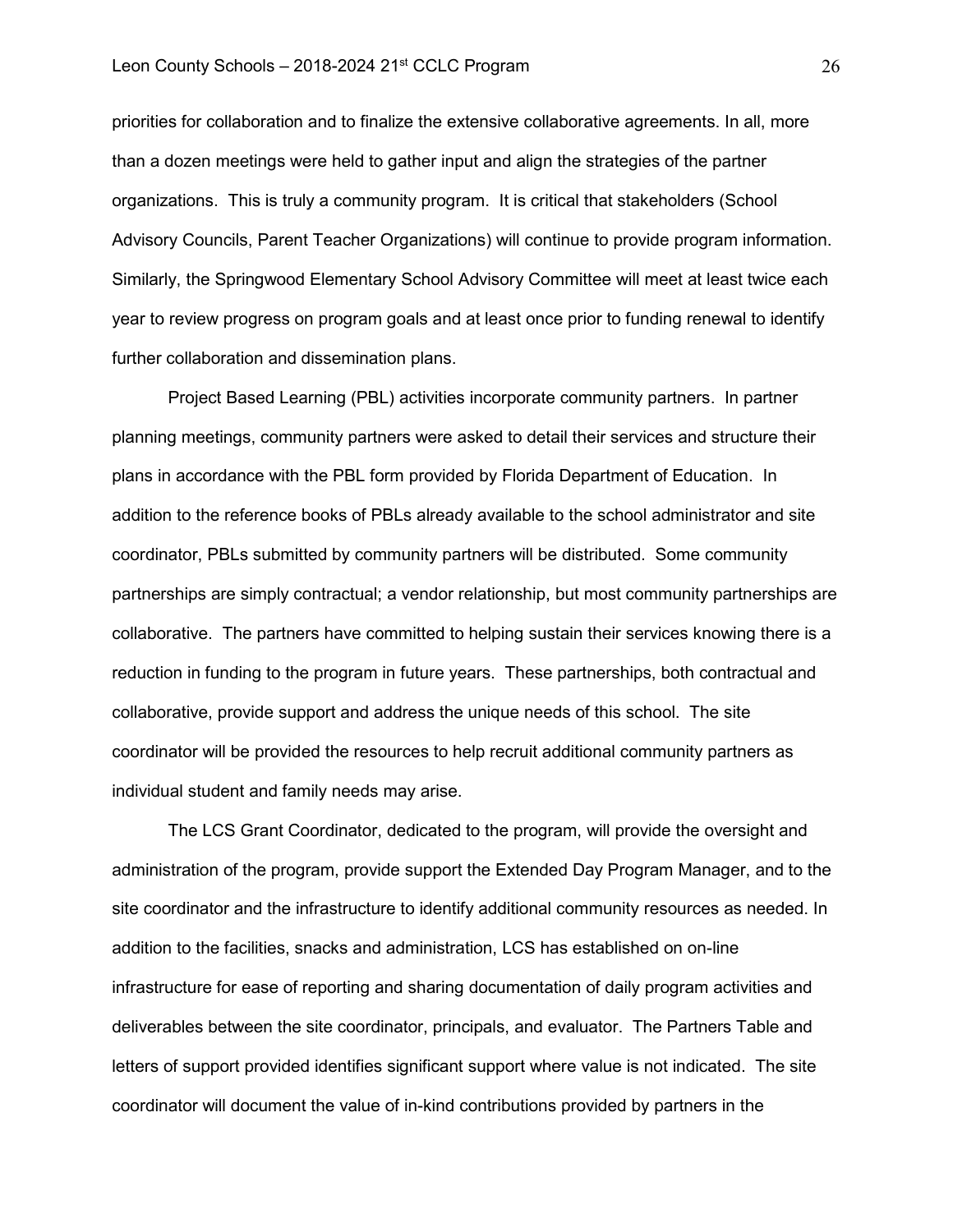Documentation Notebook. Collaborative partners will also be invited to the school and district volunteer celebration where they will be recognized for their contributions to the program. Partners will also have the opportunity to be nominated for awards. The program coordinator will frequently engage partners and maintain a positive relationship to ensure partners stay in good standing.

**3.11b Collaborations with the Regular School Day.** The school administrators, The site coordinator at Springwood Elementary School is familiar with the school and faculty and s 21<sup>st</sup> Century Community Learning Centers in the recent past. At Springwood Elementary School, the Site Coordinator will be an active teacher employee that has experience with innovative academic and enrichment after school activities for elementary school students. The school administrators have requested to operate this program and have actively participated in all planning stages of this proposal. Based on the unique needs of the schools, selected programs will focus to support reading, math and science, recreational activities, parental involvement, career opportunities, college readiness, entrepreneurial, service learning, character education, health and nutrition, and enrichment activities.

To support the school and data-driven decisions, the district utilizes online assessment software programs allowing for ready access to student academic records and school-wide data. This information will be available to the program manager and site coordinators for the use of identifying student academic and social weaknesses and strengths. This allows structured and targeted PBLs based on the student's academic and social needs. Parents have immediate access to student attendance, disciplinary records, assignments and grades.

The program will reinforce what students learn during the regular school day. PBL units will be selected by school administration to ensure each activity reinforces core academic subjects and provide personal enrichment that specifically address the school need. The program manager will be responsible for working with administrators, site coordinator, teachers and teacher aides in implementing the PBL units. PBLs will be structured to support academic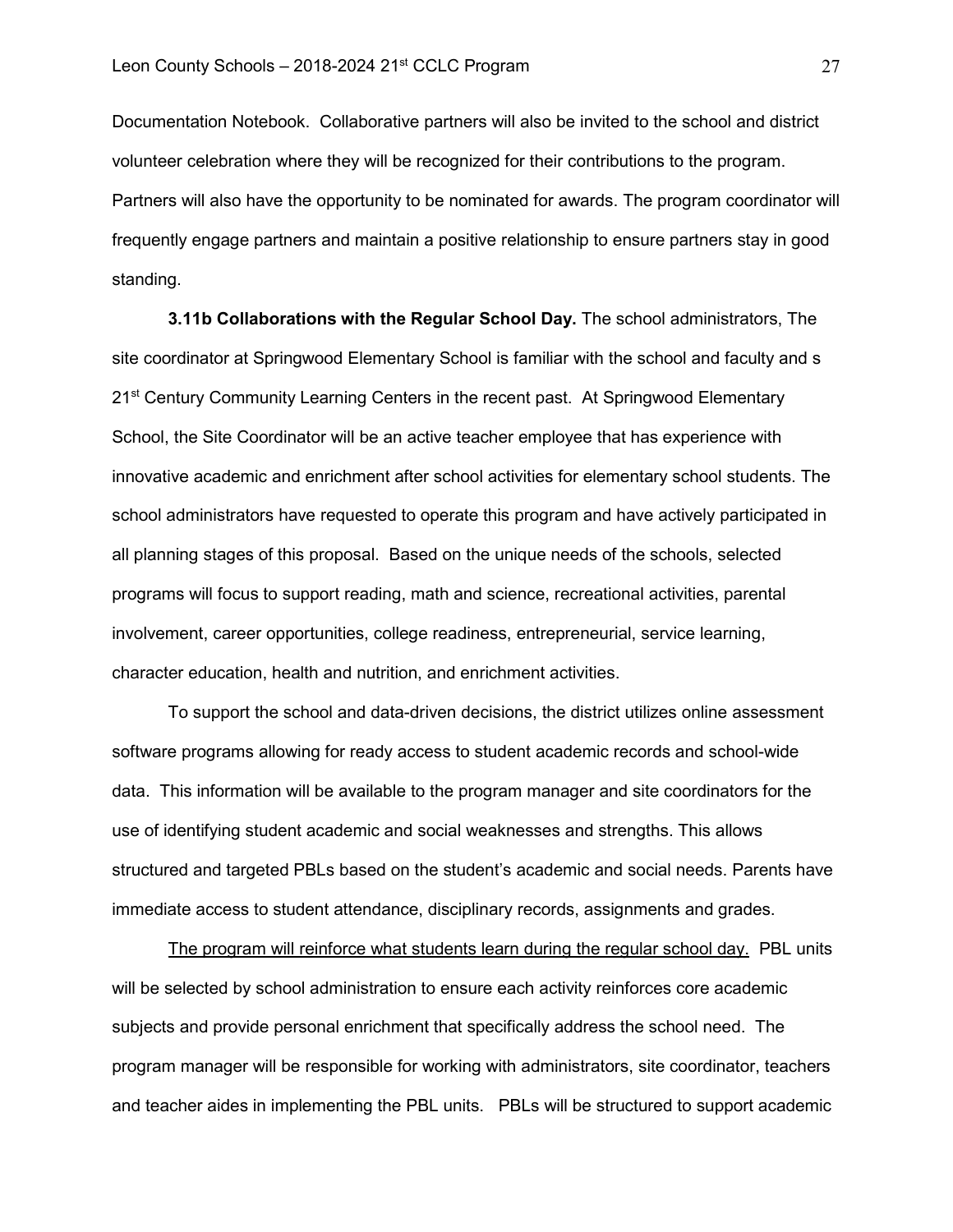subject areas (reading, writing, math, science) within fun, student-driven projects. In addition, students will engage in Science, Technology, Engineering/Experiment, Art/Agricultural and Music/Math (STEAM) projects. Each subject area will focus on grade level standards. A **S**cience standard will be introduced through videos, websites, and teacher-led instructions. Students will continue working on the same topic/standards through **T**echnology, using computers, robots, drones, simulations, etc. to further student understand of the topic discussed. Students will engage in **E**ngineering/**E**xperiments to build, create, and perform experiments/scientific investigations regarding the standards/topics. **A**rt/**A**griculture activities will be used to help strengthen the standards/topics by practicing horticulture, drawing, painting, and creating videos, and poetry regarding the standards/topics. **M**ath/**M**usic activities will also be used to help strengthen the standards/topics implemented earlier in the STEAM project. These projects will offer engaging, academic and personal enrichment activities that will support student's development of persistence, critical thinking, decision-making, and behavior necessary to improve academic achievement. In addition, by engaging the approval of the school administration PBLs and activities that are conducted at each 21<sup>st</sup> CCLC school site will be aligned with the school's Improvement Plan. Certified teachers from the school are hired to facilitate the 21<sup>st</sup> CCLC Program. This provides ongoing collaboration. The 21<sup>st</sup> CCLC Program is added as a key member of the Site Committee a governing body of school level leaders that collaborate to ensure that the School Improvement Plans goals are being met. The 21<sup>st</sup> CCLC Program will be instrumental in helping to close the academic achievement gap. Site Coordinator will meet with regular day teachers to help support students' academic and behavior needs. When requested, the Site Coordinator will attend parent teacher conferences. Each month the Site Coordinator will communicate with regularly day teachers. This collaboration will be seen in Faculty and Staff Meetings Agendas, collaboration and communication logs, and emails.